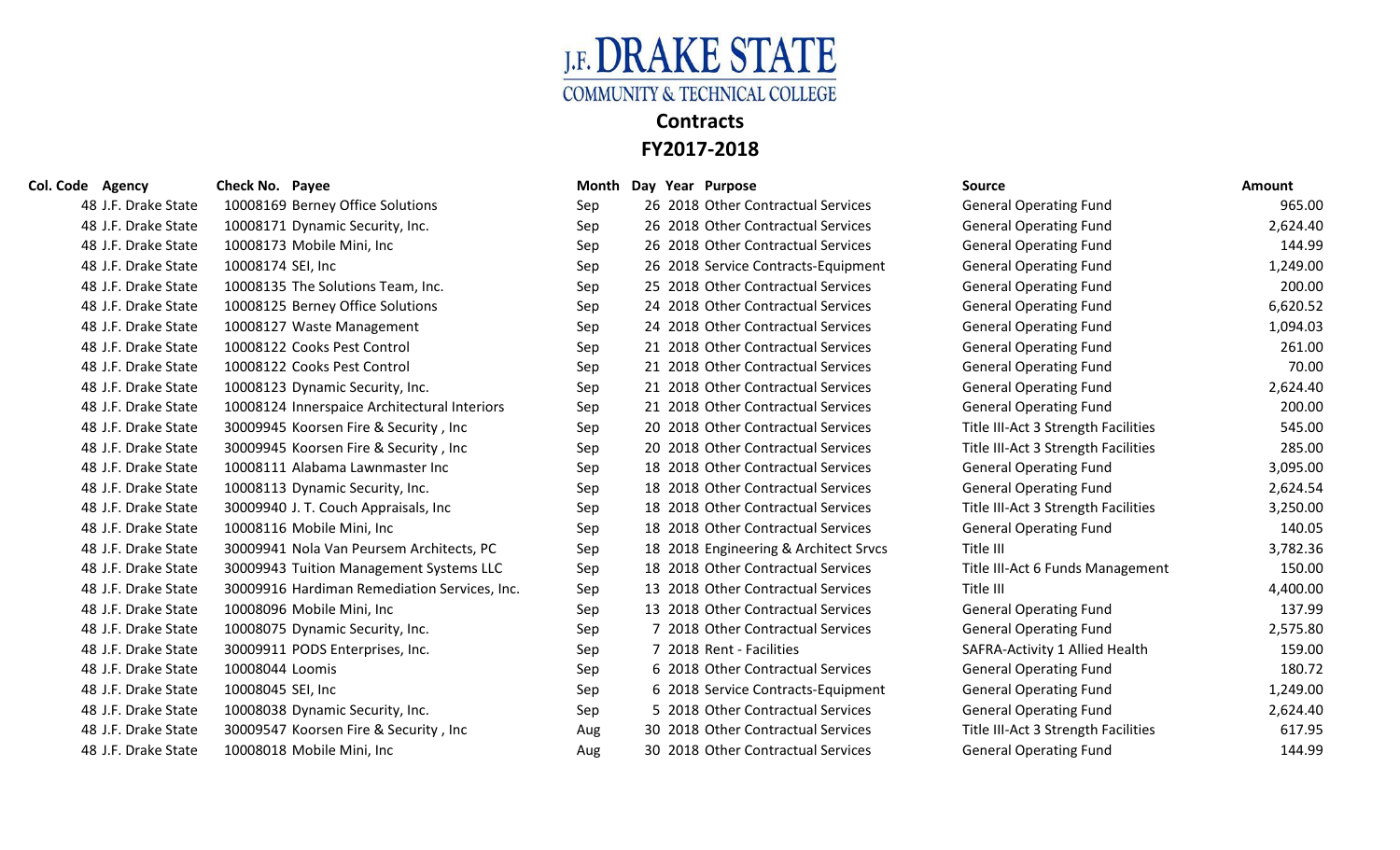

| Col. Code Agency    | Check No. Payee                         | Month | Day Year Purpose                   | <b>Source</b>                       | Amount   |
|---------------------|-----------------------------------------|-------|------------------------------------|-------------------------------------|----------|
| 48 J.F. Drake State | 30009551 Xerox Corporation              | Aug   | 30 2018 Operating Lease Payments   | Title III-Act 1 Academic Instruct   | 250.10   |
| 48 J.F. Drake State | 10008021 Xerox Corporation              | Aug   | 30 2018 Operating Lease Payments   | <b>General Operating Fund</b>       | 145.63   |
| 48 J.F. Drake State | 30009551 Xerox Corporation              | Aug   | 30 2018 Operating Lease Payments   | Title III-Act 6 Funds Management    | 428.70   |
| 48 J.F. Drake State | 10008007 Alabama Card System, Inc       | Aug   | 23 2018 Other Contractual Services | <b>General Operating Fund</b>       | 362.50   |
| 48 J.F. Drake State | 10008009 Cooks Pest Control             | Aug   | 23 2018 Other Contractual Services | <b>General Operating Fund</b>       | 261.00   |
| 48 J.F. Drake State | 10008009 Cooks Pest Control             | Aug   | 23 2018 Other Contractual Services | <b>General Operating Fund</b>       | 70.00    |
| 48 J.F. Drake State | 10008010 Dynamic Security, Inc.         | Aug   | 23 2018 Other Contractual Services | <b>General Operating Fund</b>       | 2,539.35 |
| 48 J.F. Drake State | 10007991 Alabama Lawnmaster Inc         | Aug   | 21 2018 Other Contractual Services | <b>General Operating Fund</b>       | 3,095.00 |
| 48 J.F. Drake State | 10007992 Berney Office Solutions        | Aug   | 21 2018 Other Contractual Services | <b>General Operating Fund</b>       | 965.00   |
| 48 J.F. Drake State | 10007996 Dynamic Security, Inc.         | Aug   | 21 2018 Other Contractual Services | <b>General Operating Fund</b>       | 2,041.20 |
| 48 J.F. Drake State | 10008001 Mobile Mini, Inc               | Aug   | 21 2018 Other Contractual Services | <b>General Operating Fund</b>       | 448.05   |
| 48 J.F. Drake State | 10008005 Waste Management               | Aug   | 21 2018 Other Contractual Services | <b>General Operating Fund</b>       | 1,067.39 |
| 48 J.F. Drake State | 30009526 Koorsen Fire & Security, Inc.  | Aug   | 16 2018 Other Contractual Services | Title III-Act 3 Strength Facilities | 450.00   |
| 48 J.F. Drake State | 10007987 Mobile Mini, Inc               | Aug   | 16 2018 Other Contractual Services | <b>General Operating Fund</b>       | 137.99   |
| 48 J.F. Drake State | 30009527 Tuition Management Systems LLC | Aug   | 16 2018 Other Contractual Services | Title III-Act 6 Funds Management    | 150.00   |
| 48 J.F. Drake State | 10007968 Dynamic Security, Inc.         | Aug   | 9 2018 Other Contractual Services  | <b>General Operating Fund</b>       | 2,624.40 |
| 48 J.F. Drake State | 10007958 Dynamic Security, Inc.         | Aug   | 7 2018 Other Contractual Services  | <b>General Operating Fund</b>       | 2,624.40 |
| 48 J.F. Drake State | 30009511 Hilton Garden Inn              | Aug   | 7 2018 Other Contractual Services  | Title III-Act 5 Student Services    | 213.00   |
| 48 J.F. Drake State | 10007960 Loomis                         | Aug   | 7 2018 Other Contractual Services  | <b>General Operating Fund</b>       | 180.72   |
| 48 J.F. Drake State | 10007962 Mobile Mini, Inc               | Aug   | 7 2018 Other Contractual Services  | <b>General Operating Fund</b>       | 144.99   |
| 48 J.F. Drake State | 30009513 PODS Enterprises, Inc.         | Aug   | 7 2018 Rent - Facilities           | SAFRA-Activity 1 Allied Health      | 159.00   |
| 48 J.F. Drake State | 10007966 Waste Management               | Aug   | 7 2018 Other Contractual Services  | <b>General Operating Fund</b>       | 590.67   |
| 48 J.F. Drake State | 10007951 SEI, Inc                       | Aug   | 3 2018 Service Contracts-Equipment | <b>General Operating Fund</b>       | 1,249.00 |
| 48 J.F. Drake State | 30009510 Xerox Corporation              | Aug   | 3 2018 Operating Lease Payments    | Title III-Act 1 Academic Instruct   | 242.22   |
| 48 J.F. Drake State | 30009510 Xerox Corporation              | Aug   | 3 2018 Operating Lease Payments    | Title III-Act 6 Funds Management    | 390.23   |
| 48 J.F. Drake State | 10007953 Xerox Corporation              | Aug   | 3 2018 Operating Lease Payments    | <b>General Operating Fund</b>       | 147.39   |
| 48 J.F. Drake State | 10007931 Regroup                        | Jul   | 30 2018 Other Contractual Services | <b>General Operating Fund</b>       | 6,727.50 |
| 48 J.F. Drake State | 10007921 Dynamic Security, Inc.         | Jul   | 26 2018 Other Contractual Services | <b>General Operating Fund</b>       | 2,624.40 |

|      | <b>Source</b>                           | <b>Amount</b> |
|------|-----------------------------------------|---------------|
| ts   | Title III-Act 1 Academic Instruct       | 250.10        |
| ts   | <b>General Operating Fund</b>           | 145.63        |
| ts   | Title III-Act 6 Funds Management        | 428.70        |
| эs   | <b>General Operating Fund</b>           | 362.50        |
| эs   | <b>General Operating Fund</b>           | 261.00        |
| эs   | <b>General Operating Fund</b>           | 70.00         |
| эs   | <b>General Operating Fund</b>           | 2,539.35      |
| эs   | <b>General Operating Fund</b>           | 3,095.00      |
| эs   | <b>General Operating Fund</b>           | 965.00        |
| эs   | <b>General Operating Fund</b>           | 2,041.20      |
| эs   | <b>General Operating Fund</b>           | 448.05        |
| эs   | <b>General Operating Fund</b>           | 1,067.39      |
| эs   | Title III-Act 3 Strength Facilities     | 450.00        |
| эs   | <b>General Operating Fund</b>           | 137.99        |
| эs   | Title III-Act 6 Funds Management        | 150.00        |
| эs   | <b>General Operating Fund</b>           | 2,624.40      |
| эs   | <b>General Operating Fund</b>           | 2,624.40      |
| эs   | <b>Title III-Act 5 Student Services</b> | 213.00        |
| эs   | <b>General Operating Fund</b>           | 180.72        |
| эs   | <b>General Operating Fund</b>           | 144.99        |
|      | SAFRA-Activity 1 Allied Health          | 159.00        |
| ≘Ś   | <b>General Operating Fund</b>           | 590.67        |
| າent | <b>General Operating Fund</b>           | 1,249.00      |
| ts   | Title III-Act 1 Academic Instruct       | 242.22        |
| ts   | Title III-Act 6 Funds Management        | 390.23        |
| ts   | <b>General Operating Fund</b>           | 147.39        |
| эs   | <b>General Operating Fund</b>           | 6,727.50      |
|      | بالتقارب والقوماء والمراجعات            | 20011         |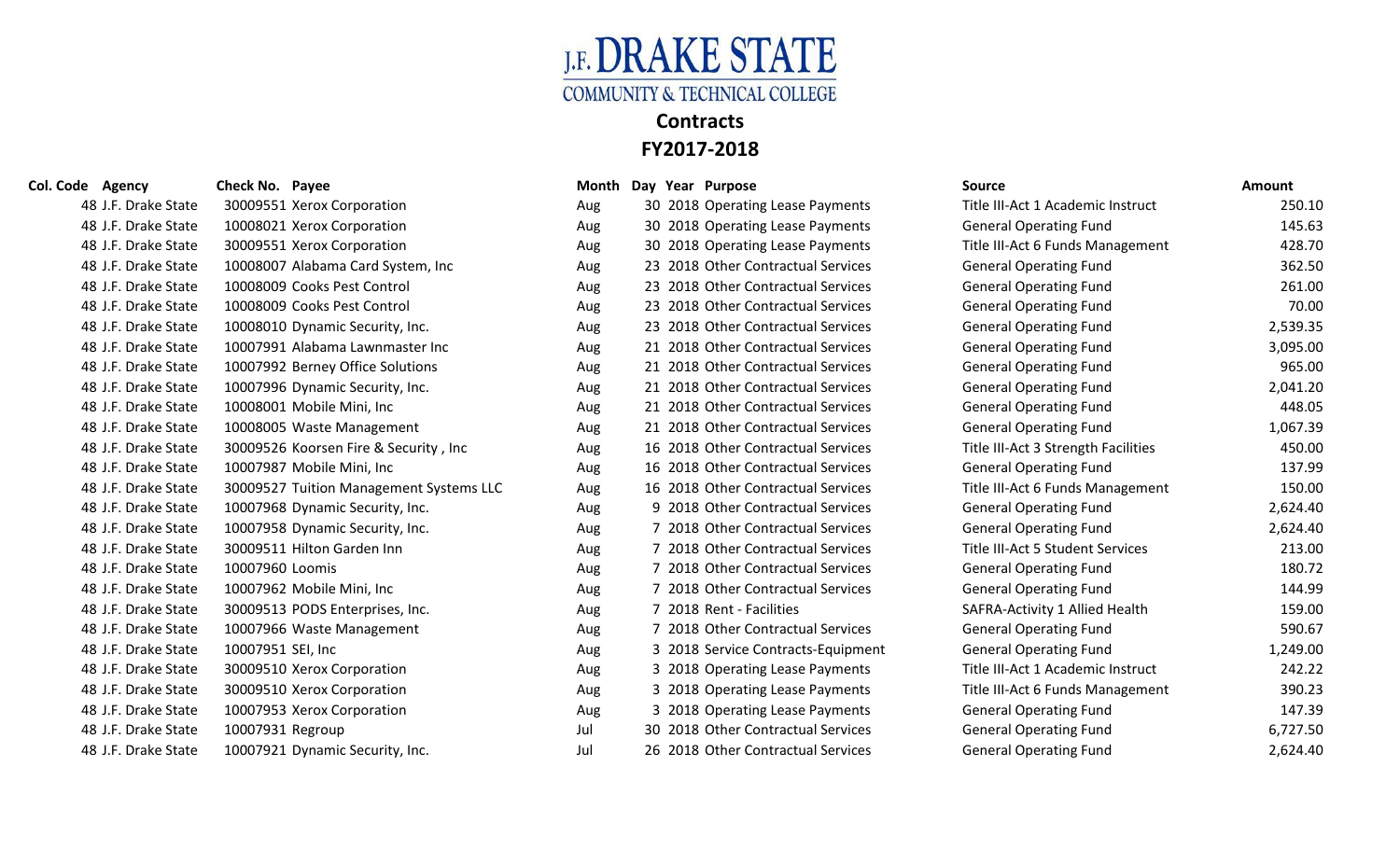

| 48 J.F. Drake State | 10007903 Alabama Lawnmaster Inc          | Jul | 24 2018 Other Contractual Services | General Operating Fund            | 3,095.00  |
|---------------------|------------------------------------------|-----|------------------------------------|-----------------------------------|-----------|
| 48 J.F. Drake State | 10007904 Berney Office Solutions         | Jul | 24 2018 Other Contractual Services | <b>General Operating Fund</b>     | 965.00    |
| 48 J.F. Drake State | 10007906 Cooks Pest Control              | Jul | 24 2018 Other Contractual Services | <b>General Operating Fund</b>     | 261.00    |
| 48 J.F. Drake State | 10007906 Cooks Pest Control              | Jul | 24 2018 Other Contractual Services | <b>General Operating Fund</b>     | 70.00     |
| 48 J.F. Drake State | 10007907 Dynamic Security, Inc.          | Jul | 24 2018 Other Contractual Services | <b>General Operating Fund</b>     | 2,624.40  |
| 48 J.F. Drake State | 10007910 Mobile Mini, Inc                | Jul | 24 2018 Other Contractual Services | <b>General Operating Fund</b>     | 137.99    |
| 48 J.F. Drake State | 30009494 Tuition Management Systems LLC  | Jul | 24 2018 Other Contractual Services | Title III-Act 6 Funds Management  | 150.00    |
| 48 J.F. Drake State | 10007889 Conditioned Air Solutions, LLC  | Jul | 18 2018 Other Contractual Services | <b>General Operating Fund</b>     | 5,685.00  |
| 48 J.F. Drake State | 10007892 Dynamic Security, Inc.          | Jul | 18 2018 Other Contractual Services | <b>General Operating Fund</b>     | 2,624.52  |
| 48 J.F. Drake State | 10007877 CDW-G Government                | Jul | 12 2018 Other Contractual Services | <b>General Operating Fund</b>     | 15,000.00 |
| 48 J.F. Drake State | 10007877 CDW-G Government                | Jul | 12 2018 Other Contractual Services | <b>General Operating Fund</b>     | 13,500.00 |
| 48 J.F. Drake State | 10007884 The Webster Tree Company Inc    | Jul | 12 2018 Other Contractual Services | <b>General Operating Fund</b>     | 1,800.00  |
| 48 J.F. Drake State | 10007871 Calhoun Community College       | Jul | 10 2018 Other Contractual Services | <b>General Operating Fund</b>     | 3,780.00  |
| 48 J.F. Drake State | 10007872 Pitney Bowes                    | Jul | 10 2018 Operating Lease Payments   | <b>General Operating Fund</b>     | 698.46    |
| 48 J.F. Drake State | 30009438 @Risk, LLC                      | Jul | 6 2018 Other Contractual Services  | Spin Up                           | 2,500.00  |
| 48 J.F. Drake State | 10007856 Alabama Supercomputer Authority | Jul | 6 2018 Other Contractual Services  | <b>General Operating Fund</b>     | 11,535.00 |
| 48 J.F. Drake State | 10007859 Dynamic Security, Inc.          | Jul | 6 2018 Other Contractual Services  | <b>General Operating Fund</b>     | 2,624.40  |
| 48 J.F. Drake State | 30009448 Librarica LLC                   | Jul | 6 2018 Service Contracts-Equipment | Title III-Act 2 Library Resources | 974.48    |
| 48 J.F. Drake State | 10007860 Loomis                          | Jul | 6 2018 Other Contractual Services  | <b>General Operating Fund</b>     | 186.37    |
| 48 J.F. Drake State | 10007862 Mobile Mini, Inc                | Jul | 6 2018 Other Contractual Services  | <b>General Operating Fund</b>     | 144.99    |
| 48 J.F. Drake State | 30009449 PODS Enterprises, Inc.          | Jul | 6 2018 Rent - Facilities           | SAFRA-Activity 1 Allied Health    | 159.00    |
| 48 J.F. Drake State | 10007864 SEI, Inc                        | Jul | 6 2018 Service Contracts-Equipment | <b>General Operating Fund</b>     | 1,249.00  |
| 48 J.F. Drake State | 30009453 Xerox Corporation               | Jul | 6 2018 Operating Lease Payments    | Title III-Act 1 Academic Instruct | 194.02    |
| 48 J.F. Drake State | 10007868 Xerox Corporation               | Jul | 6 2018 Operating Lease Payments    | <b>General Operating Fund</b>     | 143.43    |
| 48 J.F. Drake State | 30009453 Xerox Corporation               | Jul | 6 2018 Operating Lease Payments    | Title III-Act 6 Funds Management  | 412.85    |
| 48 J.F. Drake State | 10007828 Dynamic Security, Inc.          | Jun | 28 2018 Other Contractual Services | <b>General Operating Fund</b>     | 2,624.40  |
| 48 J.F. Drake State | 10007818 Cooks Pest Control              | Jun | 26 2018 Other Contractual Services | <b>General Operating Fund</b>     | 261.00    |
| 48 J.F. Drake State | 10007818 Cooks Pest Control              | Jun | 26 2018 Other Contractual Services | <b>General Operating Fund</b>     | 70.00     |

### **Col. Code Agency Check No. Payee Month Day Year Purpose Source Amount**

| 48 J.F. Drake State | 10007903 Alabama Lawnmaster Inc          | Jul | 24 2018 Other Contractual Services | <b>General Operating Fund</b>     | 3,095.00  |
|---------------------|------------------------------------------|-----|------------------------------------|-----------------------------------|-----------|
| 48 J.F. Drake State | 10007904 Berney Office Solutions         | Jul | 24 2018 Other Contractual Services | <b>General Operating Fund</b>     | 965.00    |
| 48 J.F. Drake State | 10007906 Cooks Pest Control              | Jul | 24 2018 Other Contractual Services | <b>General Operating Fund</b>     | 261.00    |
| 48 J.F. Drake State | 10007906 Cooks Pest Control              | Jul | 24 2018 Other Contractual Services | <b>General Operating Fund</b>     | 70.00     |
| 48 J.F. Drake State | 10007907 Dynamic Security, Inc.          | Jul | 24 2018 Other Contractual Services | <b>General Operating Fund</b>     | 2,624.40  |
| 48 J.F. Drake State | 10007910 Mobile Mini, Inc                | Jul | 24 2018 Other Contractual Services | <b>General Operating Fund</b>     | 137.99    |
| 48 J.F. Drake State | 30009494 Tuition Management Systems LLC  | Jul | 24 2018 Other Contractual Services | Title III-Act 6 Funds Management  | 150.00    |
| 48 J.F. Drake State | 10007889 Conditioned Air Solutions, LLC  | Jul | 18 2018 Other Contractual Services | <b>General Operating Fund</b>     | 5,685.00  |
| 48 J.F. Drake State | 10007892 Dynamic Security, Inc.          | Jul | 18 2018 Other Contractual Services | <b>General Operating Fund</b>     | 2,624.52  |
| 48 J.F. Drake State | 10007877 CDW-G Government                | Jul | 12 2018 Other Contractual Services | <b>General Operating Fund</b>     | 15,000.00 |
| 48 J.F. Drake State | 10007877 CDW-G Government                | Jul | 12 2018 Other Contractual Services | <b>General Operating Fund</b>     | 13,500.00 |
| 48 J.F. Drake State | 10007884 The Webster Tree Company Inc    | Jul | 12 2018 Other Contractual Services | <b>General Operating Fund</b>     | 1,800.00  |
| 48 J.F. Drake State | 10007871 Calhoun Community College       | Jul | 10 2018 Other Contractual Services | <b>General Operating Fund</b>     | 3,780.00  |
| 48 J.F. Drake State | 10007872 Pitney Bowes                    | Jul | 10 2018 Operating Lease Payments   | <b>General Operating Fund</b>     | 698.46    |
| 48 J.F. Drake State | 30009438 @Risk, LLC                      | Jul | 6 2018 Other Contractual Services  | Spin Up                           | 2,500.00  |
| 48 J.F. Drake State | 10007856 Alabama Supercomputer Authority | Jul | 6 2018 Other Contractual Services  | <b>General Operating Fund</b>     | 11,535.00 |
| 48 J.F. Drake State | 10007859 Dynamic Security, Inc.          | Jul | 6 2018 Other Contractual Services  | <b>General Operating Fund</b>     | 2,624.40  |
| 48 J.F. Drake State | 30009448 Librarica LLC                   | Jul | 6 2018 Service Contracts-Equipment | Title III-Act 2 Library Resources | 974.48    |
| 48 J.F. Drake State | 10007860 Loomis                          | Jul | 6 2018 Other Contractual Services  | <b>General Operating Fund</b>     | 186.37    |
| 48 J.F. Drake State | 10007862 Mobile Mini, Inc                | Jul | 6 2018 Other Contractual Services  | <b>General Operating Fund</b>     | 144.99    |
| 48 J.F. Drake State | 30009449 PODS Enterprises, Inc.          | Jul | 6 2018 Rent - Facilities           | SAFRA-Activity 1 Allied Health    | 159.00    |
| 48 J.F. Drake State | 10007864 SEI, Inc                        | Jul | 6 2018 Service Contracts-Equipment | <b>General Operating Fund</b>     | 1,249.00  |
| 48 J.F. Drake State | 30009453 Xerox Corporation               | Jul | 6 2018 Operating Lease Payments    | Title III-Act 1 Academic Instruct | 194.02    |
| 48 J.F. Drake State | 10007868 Xerox Corporation               | Jul | 6 2018 Operating Lease Payments    | <b>General Operating Fund</b>     | 143.43    |
| 48 J.F. Drake State | 30009453 Xerox Corporation               | Jul | 6 2018 Operating Lease Payments    | Title III-Act 6 Funds Management  | 412.85    |
| 48 J.F. Drake State | 10007828 Dynamic Security, Inc.          | Jun | 28 2018 Other Contractual Services | <b>General Operating Fund</b>     | 2,624.40  |
| 48 J.F. Drake State | 10007818 Cooks Pest Control              | Jun | 26 2018 Other Contractual Services | <b>General Operating Fund</b>     | 261.00    |
| 48 J.F. Drake State | 10007818 Cooks Pest Control              | Jun | 26 2018 Other Contractual Services | <b>General Operating Fund</b>     | 70.00     |

| <b>General Operating Fund</b>     | 3,095.00  |
|-----------------------------------|-----------|
| <b>General Operating Fund</b>     | 965.00    |
| <b>General Operating Fund</b>     | 261.00    |
| <b>General Operating Fund</b>     | 70.00     |
| <b>General Operating Fund</b>     | 2,624.40  |
| <b>General Operating Fund</b>     | 137.99    |
| Title III-Act 6 Funds Management  | 150.00    |
| <b>General Operating Fund</b>     | 5,685.00  |
| <b>General Operating Fund</b>     | 2,624.52  |
| <b>General Operating Fund</b>     | 15,000.00 |
| <b>General Operating Fund</b>     | 13,500.00 |
| <b>General Operating Fund</b>     | 1,800.00  |
| <b>General Operating Fund</b>     | 3,780.00  |
| <b>General Operating Fund</b>     | 698.46    |
| Spin Up                           | 2,500.00  |
| <b>General Operating Fund</b>     | 11,535.00 |
| <b>General Operating Fund</b>     | 2,624.40  |
| Title III-Act 2 Library Resources | 974.48    |
| <b>General Operating Fund</b>     | 186.37    |
| <b>General Operating Fund</b>     | 144.99    |
| SAFRA-Activity 1 Allied Health    | 159.00    |
| <b>General Operating Fund</b>     | 1,249.00  |
| Title III-Act 1 Academic Instruct | 194.02    |
| <b>General Operating Fund</b>     | 143.43    |
| Title III-Act 6 Funds Management  | 412.85    |
| <b>General Operating Fund</b>     | 2,624.40  |
| <b>General Operating Fund</b>     | 261.00    |
| <b>General Onerating Fund</b>     | 70.00     |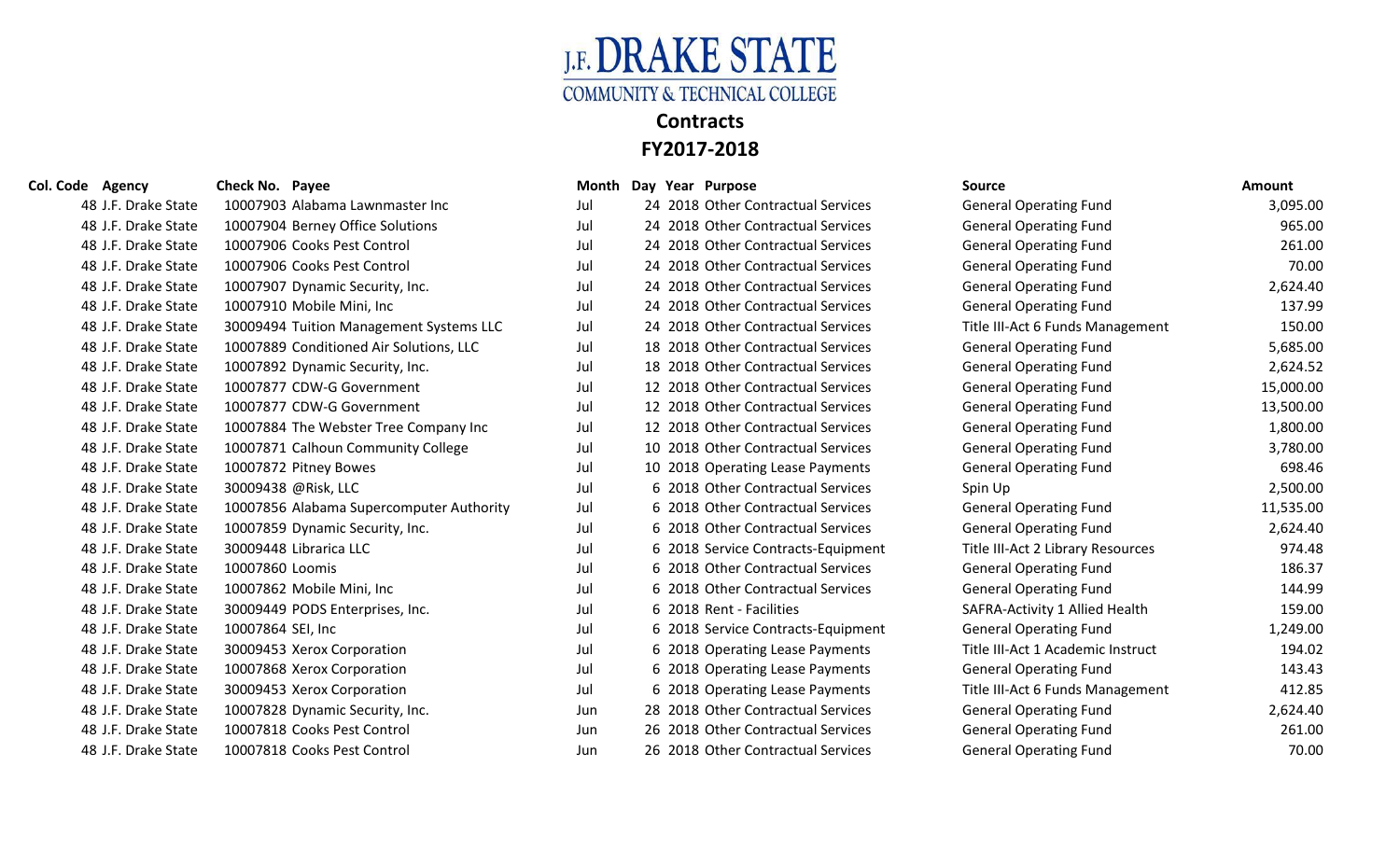

| 48 J.F. Drake State | 10007826 Waste Management               | Jun | 26 2018 Other Contractual Services | General Operating Fund            | 1,067.39  |
|---------------------|-----------------------------------------|-----|------------------------------------|-----------------------------------|-----------|
| 48 J.F. Drake State | 10007812 Berney Office Solutions        | Jun | 21 2018 Other Contractual Services | <b>General Operating Fund</b>     | 965.00    |
| 48 J.F. Drake State | 10007813 Dynamic Security, Inc.         | Jun | 21 2018 Other Contractual Services | <b>General Operating Fund</b>     | 2,624.40  |
| 48 J.F. Drake State | 10007816 Mobile Mini, Inc               | Jun | 21 2018 Other Contractual Services | <b>General Operating Fund</b>     | 137.99    |
| 48 J.F. Drake State | 30009336 Tuition Management Systems LLC | Jun | 21 2018 Other Contractual Services | Title III-Act 6 Funds Management  | 150.00    |
| 48 J.F. Drake State | 10007780 Alabama Lawnmaster Inc         | Jun | 19 2018 Other Contractual Services | <b>General Operating Fund</b>     | 3,095.00  |
| 48 J.F. Drake State | 10007774 Dynamic Security, Inc.         | Jun | 14 2018 Other Contractual Services | <b>General Operating Fund</b>     | 2,624.40  |
| 48 J.F. Drake State | 10007763 Dynamic Security, Inc.         | Jun | 12 2018 Other Contractual Services | <b>General Operating Fund</b>     | 2,624.52  |
| 48 J.F. Drake State | 10007769 Turnitin, LLC                  | Jun | 12 2018 Other Contractual Services | <b>General Operating Fund</b>     | 4,913.30  |
| 48 J.F. Drake State | 10007753 Loomis                         | Jun | 7 2018 Other Contractual Services  | <b>General Operating Fund</b>     | 182.31    |
| 48 J.F. Drake State | 10007755 Mobile Mini, Inc               | Jun | 7 2018 Other Contractual Services  | <b>General Operating Fund</b>     | 144.99    |
| 48 J.F. Drake State | 30009080 PODS Enterprises, Inc.         | Jun | 7 2018 Rent - Facilities           | SAFRA-Activity 1 Allied Health    | 159.00    |
| 48 J.F. Drake State | 10007758 SEI, Inc                       | Jun | 7 2018 Service Contracts-Equipment | <b>General Operating Fund</b>     | 1,249.00  |
| 48 J.F. Drake State | 10007748 Dynamic Security, Inc.         | Jun | 5 2018 Other Contractual Services  | <b>General Operating Fund</b>     | 2,478.60  |
| 48 J.F. Drake State | 30009074 PODS Enterprises, Inc.         | Jun | 5 2018 Rent - Facilities           | SAFRA-Activity 1 Allied Health    | 159.00    |
| 48 J.F. Drake State | 10007725 Ellucian Company L.P.          | May | 30 2018 Other Contractual Services | <b>General Operating Fund</b>     | 13,158.00 |
| 48 J.F. Drake State | 30009072 Xerox Corporation              | May | 30 2018 Operating Lease Payments   | Title III-Act 1 Academic Instruct | 195.77    |
| 48 J.F. Drake State | 30009072 Xerox Corporation              | May | 30 2018 Operating Lease Payments   | Title III-Act 6 Funds Management  | 375.80    |
| 48 J.F. Drake State | 10007730 Xerox Corporation              | May | 30 2018 Operating Lease Payments   | <b>General Operating Fund</b>     | 141.77    |
| 48 J.F. Drake State | 10007702 Alabama Lawnmaster Inc         | May | 23 2018 Other Contractual Services | <b>General Operating Fund</b>     | 3,120.00  |
| 48 J.F. Drake State | 10007703 Deaf Acces, Inc.               | May | 23 2018 Other Contractual Services | <b>General Operating Fund</b>     | 300.00    |
| 48 J.F. Drake State | 10007704 Dynamic Security, Inc.         | May | 23 2018 Other Contractual Services | <b>General Operating Fund</b>     | 2,041.20  |
| 48 J.F. Drake State | 10007704 Dynamic Security, Inc.         | May | 23 2018 Other Contractual Services | <b>General Operating Fund</b>     | 2,187.00  |
| 48 J.F. Drake State | 10007707 Mobile Mini, Inc               | May | 23 2018 Other Contractual Services | <b>General Operating Fund</b>     | 137.99    |
| 48 J.F. Drake State | 10007717 Waste Management               | May | 23 2018 Other Contractual Services | <b>General Operating Fund</b>     | 1,067.39  |
| 48 J.F. Drake State | 30009061 Tuition Management Systems LLC | May | 21 2018 Other Contractual Services | Title III-Act 6 Funds Management  | 150.00    |
| 48 J.F. Drake State | 10007685 Berney Office Solutions        | May | 17 2018 Other Contractual Services | <b>General Operating Fund</b>     | 965.00    |
| 48 J.F. Drake State | 10007686 Cooks Pest Control             | Mav | 17 2018 Other Contractual Services | <b>General Operating Fund</b>     | 70.00     |

|     |     | <b>IVIUIILII DAY ICAI FUIPUSC</b>  |
|-----|-----|------------------------------------|
| Jun |     | 26 2018 Other Contractual Services |
| Jun |     | 21 2018 Other Contractual Services |
| Jun |     | 21 2018 Other Contractual Services |
| Jun |     | 21 2018 Other Contractual Services |
| Jun |     | 21 2018 Other Contractual Services |
| Jun |     | 19 2018 Other Contractual Services |
| Jun |     | 14 2018 Other Contractual Services |
| Jun |     | 12 2018 Other Contractual Services |
| Jun |     | 12 2018 Other Contractual Services |
| Jun | 7   | 2018 Other Contractual Services    |
| Jun | 7   | 2018 Other Contractual Services    |
| Jun | 7   | 2018 Rent - Facilities             |
| Jun | 7   | 2018 Service Contracts-Equipment   |
| Jun | 5   | 2018 Other Contractual Services    |
| Jun |     | 5 2018 Rent - Facilities           |
| May |     | 30 2018 Other Contractual Services |
| May |     | 30 2018 Operating Lease Payments   |
| May |     | 30 2018 Operating Lease Payments   |
| May | 30  | 2018 Operating Lease Payments      |
| May |     | 23 2018 Other Contractual Services |
| May | 23. | 2018 Other Contractual Services    |
| May |     | 23 2018 Other Contractual Services |
| May |     | 23 2018 Other Contractual Services |
| May |     | 23 2018 Other Contractual Services |
| May |     | 23 2018 Other Contractual Services |
| May |     | 21 2018 Other Contractual Services |
| May | 17  | 2018 Other Contractual Services    |
| May | 17  | 2018 Other Contractual Services    |

| Col. Code Agency    | Check No. Payee                         |     | Month Day Year Purpose             | <b>Source</b>                     | <b>Amount</b> |
|---------------------|-----------------------------------------|-----|------------------------------------|-----------------------------------|---------------|
| 48 J.F. Drake State | 10007826 Waste Management               | Jun | 26 2018 Other Contractual Services | <b>General Operating Fund</b>     | 1,067.39      |
| 48 J.F. Drake State | 10007812 Berney Office Solutions        | Jun | 21 2018 Other Contractual Services | <b>General Operating Fund</b>     | 965.00        |
| 48 J.F. Drake State | 10007813 Dynamic Security, Inc.         | Jun | 21 2018 Other Contractual Services | <b>General Operating Fund</b>     | 2,624.40      |
| 48 J.F. Drake State | 10007816 Mobile Mini, Inc               | Jun | 21 2018 Other Contractual Services | <b>General Operating Fund</b>     | 137.99        |
| 48 J.F. Drake State | 30009336 Tuition Management Systems LLC | Jun | 21 2018 Other Contractual Services | Title III-Act 6 Funds Management  | 150.00        |
| 48 J.F. Drake State | 10007780 Alabama Lawnmaster Inc         | Jun | 19 2018 Other Contractual Services | <b>General Operating Fund</b>     | 3,095.00      |
| 48 J.F. Drake State | 10007774 Dynamic Security, Inc.         | Jun | 14 2018 Other Contractual Services | <b>General Operating Fund</b>     | 2,624.40      |
| 48 J.F. Drake State | 10007763 Dynamic Security, Inc.         | Jun | 12 2018 Other Contractual Services | <b>General Operating Fund</b>     | 2,624.52      |
| 48 J.F. Drake State | 10007769 Turnitin, LLC                  | Jun | 12 2018 Other Contractual Services | <b>General Operating Fund</b>     | 4,913.30      |
| 48 J.F. Drake State | 10007753 Loomis                         | Jun | 7 2018 Other Contractual Services  | <b>General Operating Fund</b>     | 182.31        |
| 48 J.F. Drake State | 10007755 Mobile Mini, Inc               | Jun | 7 2018 Other Contractual Services  | <b>General Operating Fund</b>     | 144.99        |
| 48 J.F. Drake State | 30009080 PODS Enterprises, Inc.         | Jun | 7 2018 Rent - Facilities           | SAFRA-Activity 1 Allied Health    | 159.00        |
| 48 J.F. Drake State | 10007758 SEI, Inc                       | Jun | 7 2018 Service Contracts-Equipment | <b>General Operating Fund</b>     | 1,249.00      |
| 48 J.F. Drake State | 10007748 Dynamic Security, Inc.         | Jun | 5 2018 Other Contractual Services  | <b>General Operating Fund</b>     | 2,478.60      |
| 48 J.F. Drake State | 30009074 PODS Enterprises, Inc.         | Jun | 5 2018 Rent - Facilities           | SAFRA-Activity 1 Allied Health    | 159.00        |
| 48 J.F. Drake State | 10007725 Ellucian Company L.P.          | May | 30 2018 Other Contractual Services | <b>General Operating Fund</b>     | 13,158.00     |
| 48 J.F. Drake State | 30009072 Xerox Corporation              | May | 30 2018 Operating Lease Payments   | Title III-Act 1 Academic Instruct | 195.77        |
| 48 J.F. Drake State | 30009072 Xerox Corporation              | May | 30 2018 Operating Lease Payments   | Title III-Act 6 Funds Management  | 375.80        |
| 48 J.F. Drake State | 10007730 Xerox Corporation              | May | 30 2018 Operating Lease Payments   | <b>General Operating Fund</b>     | 141.77        |
| 48 J.F. Drake State | 10007702 Alabama Lawnmaster Inc         | May | 23 2018 Other Contractual Services | <b>General Operating Fund</b>     | 3,120.00      |
| 48 J.F. Drake State | 10007703 Deaf Acces, Inc.               | May | 23 2018 Other Contractual Services | <b>General Operating Fund</b>     | 300.00        |
| 48 J.F. Drake State | 10007704 Dynamic Security, Inc.         | May | 23 2018 Other Contractual Services | <b>General Operating Fund</b>     | 2,041.20      |
| 48 J.F. Drake State | 10007704 Dynamic Security, Inc.         | May | 23 2018 Other Contractual Services | <b>General Operating Fund</b>     | 2,187.00      |
| 48 J.F. Drake State | 10007707 Mobile Mini, Inc               | May | 23 2018 Other Contractual Services | <b>General Operating Fund</b>     | 137.99        |
| 48 J.F. Drake State | 10007717 Waste Management               | May | 23 2018 Other Contractual Services | <b>General Operating Fund</b>     | 1,067.39      |
| 48 J.F. Drake State | 30009061 Tuition Management Systems LLC | May | 21 2018 Other Contractual Services | Title III-Act 6 Funds Management  | 150.00        |
| 48 J.F. Drake State | 10007685 Berney Office Solutions        | May | 17 2018 Other Contractual Services | <b>General Operating Fund</b>     | 965.00        |
| 48 J.F. Drake State | 10007686 Cooks Pest Control             | Mav | 17 2018 Other Contractual Services | <b>General Operating Fund</b>     | 70.00         |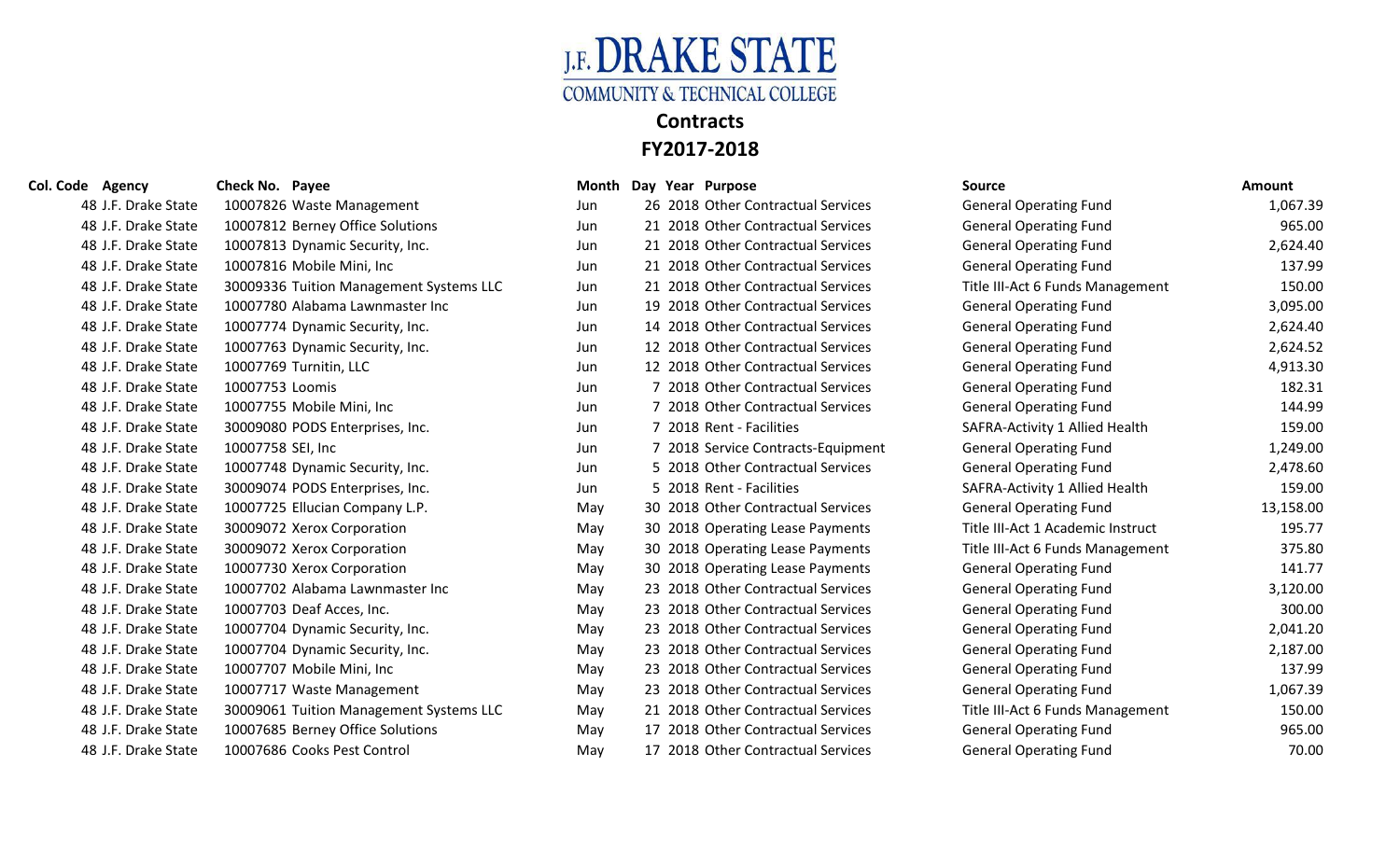

| 48 J.F. Drake State | 10007686 Cooks Pest Control              | May | 17 2018 Other Contractual Services    | <b>General Operating Fund</b>     | 261.00    |
|---------------------|------------------------------------------|-----|---------------------------------------|-----------------------------------|-----------|
| 48 J.F. Drake State | 10007688 Dynamic Security, Inc.          | May | 17 2018 Other Contractual Services    | <b>General Operating Fund</b>     | 2,600.10  |
| 48 J.F. Drake State | 10007690 Loomis                          | May | 17 2018 Other Contractual Services    | <b>General Operating Fund</b>     | 179.17    |
| 48 J.F. Drake State | 30009050 Nola Van Peursem Architects, PC | May | 17 2018 Engineering & Architect Srvcs | Title III                         | 16,439.47 |
| 48 J.F. Drake State | 10007678 Mobile Mini, Inc                | May | 10 2018 Other Contractual Services    | <b>General Operating Fund</b>     | 144.99    |
| 48 J.F. Drake State | 10007667 Mobile Mini, Inc                | May | 8 2018 Other Contractual Services     | <b>General Operating Fund</b>     | 137.99    |
| 48 J.F. Drake State | 10007657 Dynamic Security, Inc.          | May | 3 2018 Other Contractual Services     | <b>General Operating Fund</b>     | 1,298.87  |
| 48 J.F. Drake State | 10007657 Dynamic Security, Inc.          | May | 3 2018 Other Contractual Services     | <b>General Operating Fund</b>     | 1,325.53  |
| 48 J.F. Drake State | 30009037 Xerox Corporation               | May | 3 2018 Operating Lease Payments       | Title III-Act 1 Academic Instruct | 196.59    |
| 48 J.F. Drake State | 30009037 Xerox Corporation               | May | 3 2018 Operating Lease Payments       | Title III-Act 6 Funds Management  | 397.98    |
| 48 J.F. Drake State | 10007660 Xerox Corporation               | May | 3 2018 Operating Lease Payments       | <b>General Operating Fund</b>     | 141.77    |
| 48 J.F. Drake State | 10007625 Cooks Pest Control              | Apr | 26 2018 Other Contractual Services    | <b>General Operating Fund</b>     | 70.00     |
| 48 J.F. Drake State | 10007625 Cooks Pest Control              | Apr | 26 2018 Other Contractual Services    | <b>General Operating Fund</b>     | 261.00    |
| 48 J.F. Drake State | 10007626 Dynamic Security, Inc.          | Apr | 26 2018 Other Contractual Services    | <b>General Operating Fund</b>     | 1,305.65  |
| 48 J.F. Drake State | 10007626 Dynamic Security, Inc.          | Apr | 26 2018 Other Contractual Services    | <b>General Operating Fund</b>     | 1,279.39  |
| 48 J.F. Drake State | 10007623 Mobile Mini, Inc                | Apr | 25 2018 Other Contractual Services    | <b>General Operating Fund</b>     | 158.69    |
| 48 J.F. Drake State | 10007611 Dynamic Security, Inc.          | Apr | 24 2018 Other Contractual Services    | <b>General Operating Fund</b>     | 1,278.78  |
| 48 J.F. Drake State | 10007611 Dynamic Security, Inc.          | Apr | 24 2018 Other Contractual Services    | <b>General Operating Fund</b>     | 1,305.03  |
| 48 J.F. Drake State | 10007613 Heather Green Studio, LLC       | Apr | 24 2018 Other Contractual Services    | <b>General Operating Fund</b>     | 300.00    |
| 48 J.F. Drake State | 10007588 Alabama Lawnmaster Inc          | Apr | 19 2018 Other Contractual Services    | <b>General Operating Fund</b>     | 3,095.00  |
| 48 J.F. Drake State | 10007590 Berney Office Solutions         | Apr | 19 2018 Other Contractual Services    | <b>General Operating Fund</b>     | 965.00    |
| 48 J.F. Drake State | 10007594 Waste Management                | Apr | 19 2018 Other Contractual Services    | <b>General Operating Fund</b>     | 1,067.39  |
| 48 J.F. Drake State | 30009013 Xerox Corporation               | Apr | 19 2018 Operating Lease Payments      | Title III-Act 1 Academic Instruct | 197.07    |
| 48 J.F. Drake State | 10007563 Berney Office Solutions         | Apr | 17 2018 Other Contractual Services    | <b>General Operating Fund</b>     | 6,620.52  |
| 48 J.F. Drake State | 10007568 Cooks Pest Control              | Apr | 17 2018 Other Contractual Services    | <b>General Operating Fund</b>     | 70.00     |
| 48 J.F. Drake State | 10007568 Cooks Pest Control              | Apr | 17 2018 Other Contractual Services    | <b>General Operating Fund</b>     | 261.00    |
| 48 J.F. Drake State | 10007570 Dynamic Security, Inc.          | Apr | 17 2018 Other Contractual Services    | <b>General Operating Fund</b>     | 2,587.95  |
| 48 J.F. Drake State | 10007570 Dynamic Security, Inc.          | Apr | 17 2018 Other Contractual Services    | <b>General Operating Fund</b>     | 2,579.34  |

| May |    | 17 2018 Other Contractual Services |
|-----|----|------------------------------------|
| May | 17 | 2018 Other Contractual Services    |
| May |    | 17 2018 Other Contractual Services |
| May | 17 | 2018 Engineering & Architect Srvcs |
| May | 10 | 2018 Other Contractual Services    |
| May | 8  | 2018 Other Contractual Services    |
| May | 3  | 2018 Other Contractual Services    |
| May | 3  | 2018 Other Contractual Services    |
| May |    | 3 2018 Operating Lease Payments    |
| May | 3  | 2018 Operating Lease Payments      |
| May | 3  | 2018 Operating Lease Payments      |
| Apr | 26 | 2018 Other Contractual Services    |
| Apr |    | 26 2018 Other Contractual Services |
| Apr |    | 26 2018 Other Contractual Services |
| Apr |    | 26 2018 Other Contractual Services |
| Apr |    | 25 2018 Other Contractual Services |
| Apr |    | 24 2018 Other Contractual Services |
| Apr |    | 24 2018 Other Contractual Services |
| Apr |    | 24 2018 Other Contractual Services |
| Apr |    | 19 2018 Other Contractual Services |
| Apr | 19 | 2018 Other Contractual Services    |
| Apr |    | 19 2018 Other Contractual Services |
| Apr | 19 | 2018 Operating Lease Payments      |
| Apr | 17 | 2018 Other Contractual Services    |
| Apr |    | 17 2018 Other Contractual Services |
| Apr | 17 | 2018 Other Contractual Services    |
| Apr | 17 | 2018 Other Contractual Services    |
| Apr |    | 17 2018 Other Contractual Services |
|     |    |                                    |

| <b>Col. Code Agency</b> | Check No. Payee                          |     | Month Day Year Purpose |                                       | <b>Source</b>                     | <b>Amount</b> |
|-------------------------|------------------------------------------|-----|------------------------|---------------------------------------|-----------------------------------|---------------|
| 48 J.F. Drake State     | 10007686 Cooks Pest Control              | May |                        | 17 2018 Other Contractual Services    | <b>General Operating Fund</b>     | 261.00        |
| 48 J.F. Drake State     | 10007688 Dynamic Security, Inc.          | May |                        | 17 2018 Other Contractual Services    | <b>General Operating Fund</b>     | 2,600.10      |
| 48 J.F. Drake State     | 10007690 Loomis                          | May |                        | 17 2018 Other Contractual Services    | <b>General Operating Fund</b>     | 179.17        |
| 48 J.F. Drake State     | 30009050 Nola Van Peursem Architects, PC | May |                        | 17 2018 Engineering & Architect Srvcs | Title III                         | 16,439.47     |
| 48 J.F. Drake State     | 10007678 Mobile Mini, Inc                | May |                        | 10 2018 Other Contractual Services    | <b>General Operating Fund</b>     | 144.99        |
| 48 J.F. Drake State     | 10007667 Mobile Mini, Inc                | May |                        | 8 2018 Other Contractual Services     | <b>General Operating Fund</b>     | 137.99        |
| 48 J.F. Drake State     | 10007657 Dynamic Security, Inc.          | May |                        | 3 2018 Other Contractual Services     | <b>General Operating Fund</b>     | 1,298.87      |
| 48 J.F. Drake State     | 10007657 Dynamic Security, Inc.          | May |                        | 3 2018 Other Contractual Services     | <b>General Operating Fund</b>     | 1,325.53      |
| 48 J.F. Drake State     | 30009037 Xerox Corporation               | May |                        | 3 2018 Operating Lease Payments       | Title III-Act 1 Academic Instruct | 196.59        |
| 48 J.F. Drake State     | 30009037 Xerox Corporation               | May |                        | 3 2018 Operating Lease Payments       | Title III-Act 6 Funds Management  | 397.98        |
| 48 J.F. Drake State     | 10007660 Xerox Corporation               | May |                        | 3 2018 Operating Lease Payments       | <b>General Operating Fund</b>     | 141.77        |
| 48 J.F. Drake State     | 10007625 Cooks Pest Control              | Apr |                        | 26 2018 Other Contractual Services    | <b>General Operating Fund</b>     | 70.00         |
| 48 J.F. Drake State     | 10007625 Cooks Pest Control              | Apr |                        | 26 2018 Other Contractual Services    | <b>General Operating Fund</b>     | 261.00        |
| 48 J.F. Drake State     | 10007626 Dynamic Security, Inc.          | Apr |                        | 26 2018 Other Contractual Services    | <b>General Operating Fund</b>     | 1,305.65      |
| 48 J.F. Drake State     | 10007626 Dynamic Security, Inc.          | Apr |                        | 26 2018 Other Contractual Services    | <b>General Operating Fund</b>     | 1,279.39      |
| 48 J.F. Drake State     | 10007623 Mobile Mini, Inc                | Apr |                        | 25 2018 Other Contractual Services    | <b>General Operating Fund</b>     | 158.69        |
| 48 J.F. Drake State     | 10007611 Dynamic Security, Inc.          | Apr |                        | 24 2018 Other Contractual Services    | <b>General Operating Fund</b>     | 1,278.78      |
| 48 J.F. Drake State     | 10007611 Dynamic Security, Inc.          | Apr |                        | 24 2018 Other Contractual Services    | <b>General Operating Fund</b>     | 1,305.03      |
| 48 J.F. Drake State     | 10007613 Heather Green Studio, LLC       | Apr |                        | 24 2018 Other Contractual Services    | <b>General Operating Fund</b>     | 300.00        |
| 48 J.F. Drake State     | 10007588 Alabama Lawnmaster Inc          | Apr |                        | 19 2018 Other Contractual Services    | <b>General Operating Fund</b>     | 3,095.00      |
| 48 J.F. Drake State     | 10007590 Berney Office Solutions         | Apr |                        | 19 2018 Other Contractual Services    | <b>General Operating Fund</b>     | 965.00        |
| 48 J.F. Drake State     | 10007594 Waste Management                | Apr |                        | 19 2018 Other Contractual Services    | <b>General Operating Fund</b>     | 1,067.39      |
| 48 J.F. Drake State     | 30009013 Xerox Corporation               | Apr |                        | 19 2018 Operating Lease Payments      | Title III-Act 1 Academic Instruct | 197.07        |
| 48 J.F. Drake State     | 10007563 Berney Office Solutions         | Apr |                        | 17 2018 Other Contractual Services    | <b>General Operating Fund</b>     | 6,620.52      |
| 48 J.F. Drake State     | 10007568 Cooks Pest Control              | Apr |                        | 17 2018 Other Contractual Services    | <b>General Operating Fund</b>     | 70.00         |
| 48 J.F. Drake State     | 10007568 Cooks Pest Control              | Apr |                        | 17 2018 Other Contractual Services    | <b>General Operating Fund</b>     | 261.00        |
| 48 J.F. Drake State     | 10007570 Dynamic Security, Inc.          | Apr |                        | 17 2018 Other Contractual Services    | <b>General Operating Fund</b>     | 2,587.95      |
| 48 J.F. Drake State     | 10007570 Dynamic Security, Inc.          | Apr |                        | 17 2018 Other Contractual Services    | <b>General Operating Fund</b>     | 2.579.34      |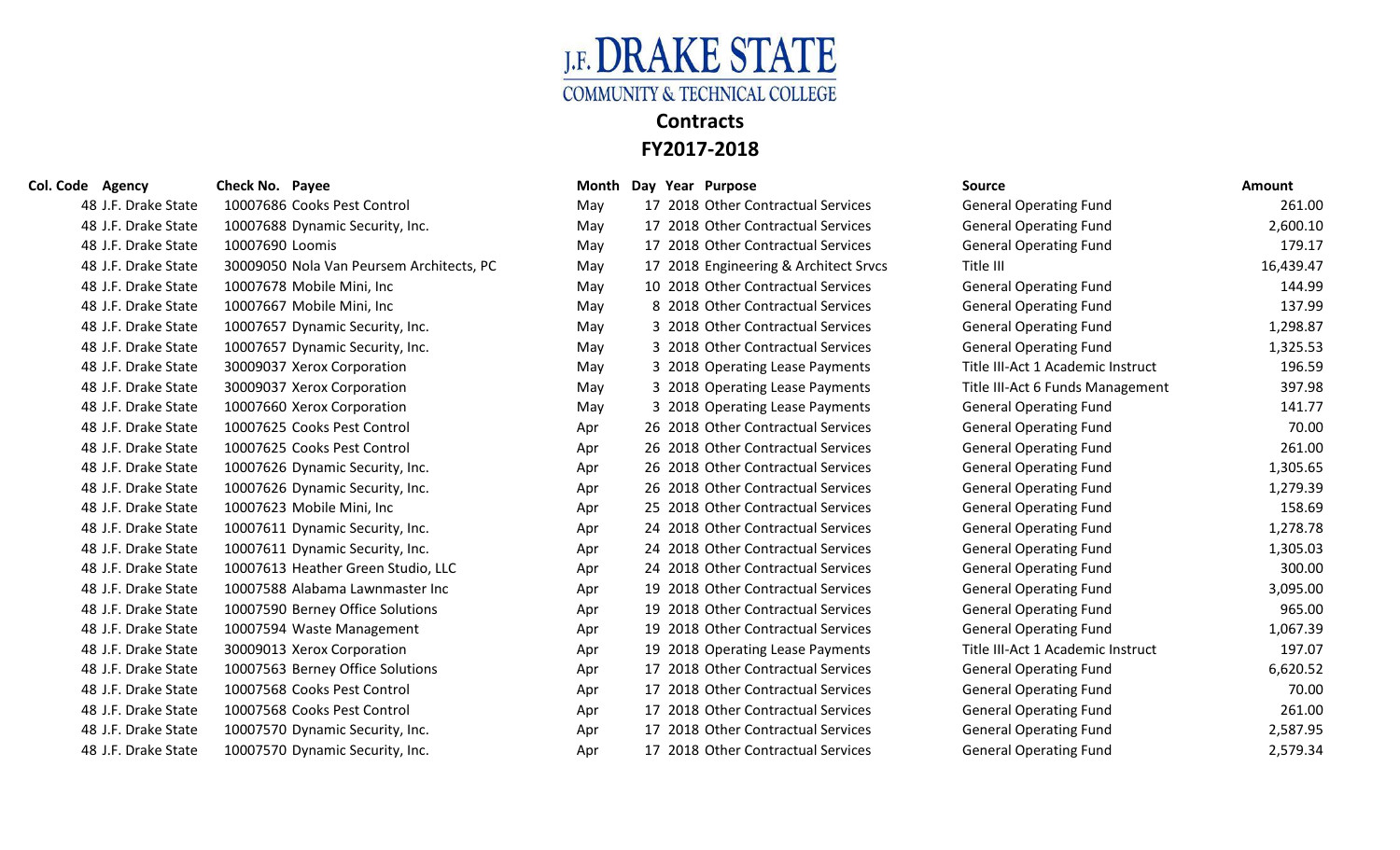

### **Col. Code Agency Check No. Payee Month Day Year Purpose Source Amount**

| Apr |    | 17 2018 Other Contractual Services |
|-----|----|------------------------------------|
| Apr | 17 | 2018 Other Contractual Services    |
| Apr | 17 | 2018 Other Contractual Services    |
| Apr | 17 | 2018 Other Contractual Services    |
| Apr | 17 | 2018 Rent - Facilities             |
| Apr | 17 | 2018 Operating Lease Payments      |
| Apr | 17 | 2018 Service Contracts-Equipme     |
| Apr | 17 | 2018 Other Contractual Services    |
| Apr | 17 | 2018 Operating Lease Payments      |
| Apr | 17 | 2018 Operating Lease Payments      |
| Apr | 5  | 2018 Service Contracts-Equipme     |
| Mar | 22 | 2018 Other Contractual Services    |
| Mar | 22 | 2018 Other Contractual Services    |
| Mar | 22 | 2018 Other Contractual Services    |
| Mar | 20 | 2018 Other Contractual Services    |
| Mar | 20 | 2018 Other Contractual Services    |
| Mar | 20 | 2018 Other Contractual Services    |
| Mar | 20 | 2018 Other Contractual Services    |
| Mar | 20 | 2018 Other Contractual Services    |
| Mar | 13 | 2018 Other Contractual Services    |
| Mar | 13 | 2018 Other Contractual Services    |
| Mar | 13 | 2018 Other Contractual Services    |
| Mar | 13 | 2018 Engineering & Architect Srv   |
| Mar | 13 | 2018 Other Contractual Services    |
| Mar | 8  | 2018 Other Contractual Services    |
| Mar | 8  | 2018 Other Contractual Services    |
| Mar | 8  | 2018 Service Contracts-Equipme     |
| Mar | 8  | 2018 Operating Lease Payments      |

| suure                               | AIIIvuiit |
|-------------------------------------|-----------|
| <b>General Operating Fund</b>       | 2,041.20  |
| Title III-Act 3 Strength Facilities | 1,804.00  |
| <b>General Operating Fund</b>       | 178.39    |
| <b>General Operating Fund</b>       | 144.99    |
| SAFRA-Activity 1 Allied Health      | 159.00    |
| <b>General Operating Fund</b>       | 698.46    |
| <b>General Operating Fund</b>       | 1,249.00  |
| Title III-Act 6 Funds Management    | 150.00    |
| <b>General Operating Fund</b>       | 146.65    |
| Title III-Act 6 Funds Management    | 401.89    |
| Title III-Act 6 Funds Management    | 750.00    |
| <b>General Operating Fund</b>       | 3,095.00  |
| <b>General Operating Fund</b>       | 2,563.65  |
| <b>General Operating Fund</b>       | 158.69    |
| <b>General Operating Fund</b>       | 965.00    |
| <b>General Operating Fund</b>       | 2,624.40  |
| <b>General Operating Fund</b>       | 12,474.60 |
| <b>Trio-SSS Grant</b>               | 2,000.00  |
| <b>General Operating Fund</b>       | 1,067.39  |
| Title III-Act 3 Strength Facilities | 232.35    |
| Title III-Act 3 Strength Facilities | 315.00    |
| Title III-Act 3 Strength Facilities | 392.26    |
| Title III                           | 12,383.98 |
| Title III-Act 6 Funds Management    | 150.00    |
| <b>General Operating Fund</b>       | 2,624.40  |
| <b>General Operating Fund</b>       | 2,563.65  |
| <b>General Operating Fund</b>       | 1,249.00  |
| <b>General Operating Fund</b>       | 142.08    |

| 48 J.F. Drake State | 10007570 Dynamic Security, Inc.          | Apr | 17 2018 Other Contractual Services    | <b>General Operating Fund</b>       | 2,041.20  |
|---------------------|------------------------------------------|-----|---------------------------------------|-------------------------------------|-----------|
| 48 J.F. Drake State | 30008998 Koorsen Fire & Security, Inc.   | Apr | 17 2018 Other Contractual Services    | Title III-Act 3 Strength Facilities | 1,804.00  |
| 48 J.F. Drake State | 10007576 Loomis                          | Apr | 17 2018 Other Contractual Services    | <b>General Operating Fund</b>       | 178.39    |
| 48 J.F. Drake State | 10007578 Mobile Mini, Inc                | Apr | 17 2018 Other Contractual Services    | <b>General Operating Fund</b>       | 144.99    |
| 48 J.F. Drake State | 30009004 PODS Enterprises, Inc.          | Apr | 17 2018 Rent - Facilities             | SAFRA-Activity 1 Allied Health      | 159.00    |
| 48 J.F. Drake State | 10007579 Pitney Bowes                    | Apr | 17 2018 Operating Lease Payments      | <b>General Operating Fund</b>       | 698.46    |
| 48 J.F. Drake State | 10007580 SEI, Inc                        | Apr | 17 2018 Service Contracts-Equipment   | <b>General Operating Fund</b>       | 1,249.00  |
| 48 J.F. Drake State | 30009007 Tuition Management Systems LLC  | Apr | 17 2018 Other Contractual Services    | Title III-Act 6 Funds Management    | 150.00    |
| 48 J.F. Drake State | 10007586 Xerox Corporation               | Apr | 17 2018 Operating Lease Payments      | <b>General Operating Fund</b>       | 146.65    |
| 48 J.F. Drake State | 30009010 Xerox Corporation               | Apr | 17 2018 Operating Lease Payments      | Title III-Act 6 Funds Management    | 401.89    |
| 48 J.F. Drake State | 30008991 National Print Promo            | Apr | 5 2018 Service Contracts-Equipment    | Title III-Act 6 Funds Management    | 750.00    |
| 48 J.F. Drake State | 10007518 Alabama Lawnmaster Inc          | Mar | 22 2018 Other Contractual Services    | <b>General Operating Fund</b>       | 3,095.00  |
| 48 J.F. Drake State | 10007520 Dynamic Security, Inc.          | Mar | 22 2018 Other Contractual Services    | <b>General Operating Fund</b>       | 2,563.65  |
| 48 J.F. Drake State | 10007521 Mobile Mini, Inc                | Mar | 22 2018 Other Contractual Services    | <b>General Operating Fund</b>       | 158.69    |
| 48 J.F. Drake State | 10007510 Berney Office Solutions         | Mar | 20 2018 Other Contractual Services    | <b>General Operating Fund</b>       | 965.00    |
| 48 J.F. Drake State | 10007513 Dynamic Security, Inc.          | Mar | 20 2018 Other Contractual Services    | <b>General Operating Fund</b>       | 2,624.40  |
| 48 J.F. Drake State | 10007514 Ellucian Company L.P.           | Mar | 20 2018 Other Contractual Services    | <b>General Operating Fund</b>       | 12,474.60 |
| 48 J.F. Drake State | 30008966 Ramsey Solutions                | Mar | 20 2018 Other Contractual Services    | Trio-SSS Grant                      | 2,000.00  |
| 48 J.F. Drake State | 10007517 Waste Management                | Mar | 20 2018 Other Contractual Services    | <b>General Operating Fund</b>       | 1,067.39  |
| 48 J.F. Drake State | 30008947 Koorsen Fire & Security, Inc.   | Mar | 13 2018 Other Contractual Services    | Title III-Act 3 Strength Facilities | 232.35    |
| 48 J.F. Drake State | 30008947 Koorsen Fire & Security, Inc    | Mar | 13 2018 Other Contractual Services    | Title III-Act 3 Strength Facilities | 315.00    |
| 48 J.F. Drake State | 30008947 Koorsen Fire & Security, Inc.   | Mar | 13 2018 Other Contractual Services    | Title III-Act 3 Strength Facilities | 392.26    |
| 48 J.F. Drake State | 30008950 Nola Van Peursem Architects, PC | Mar | 13 2018 Engineering & Architect Srvcs | Title III                           | 12,383.98 |
| 48 J.F. Drake State | 30008954 Tuition Management Systems LLC  | Mar | 13 2018 Other Contractual Services    | Title III-Act 6 Funds Management    | 150.00    |
| 48 J.F. Drake State | 10007477 Dynamic Security, Inc.          | Mar | 8 2018 Other Contractual Services     | <b>General Operating Fund</b>       | 2,624.40  |
| 48 J.F. Drake State | 10007477 Dynamic Security, Inc.          | Mar | 8 2018 Other Contractual Services     | <b>General Operating Fund</b>       | 2,563.65  |
| 48 J.F. Drake State | 10007484 SEI, Inc                        | Mar | 8 2018 Service Contracts-Equipment    | <b>General Operating Fund</b>       | 1,249.00  |
| 48 J.F. Drake State | 10007487 Xerox Corporation               | Mar | 8 2018 Operating Lease Payments       | <b>General Operating Fund</b>       | 142.08    |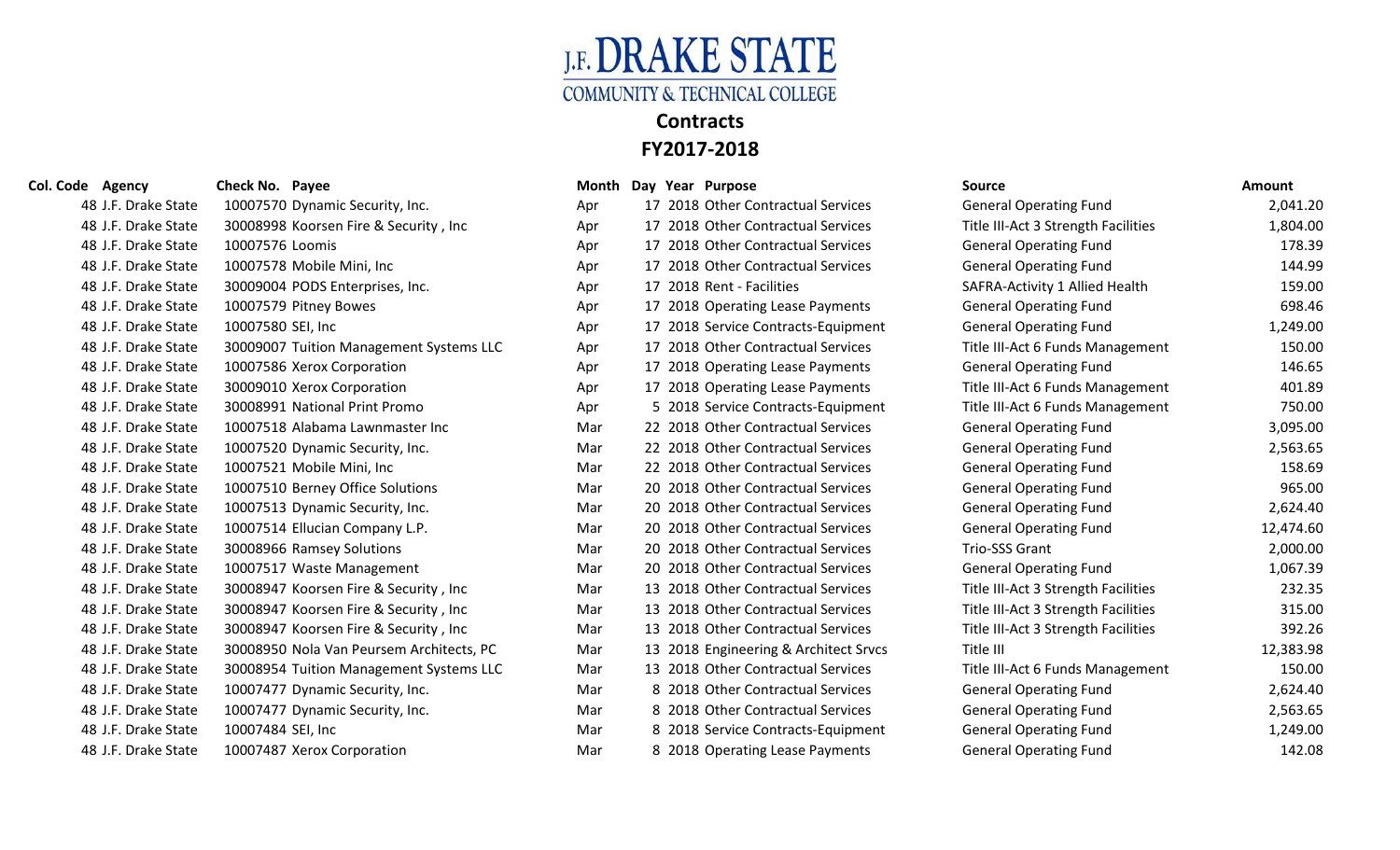

## **Col. Code Agency Check No. Payee Month Day Year Purpose Source Amount** 48 J.F. Drake State 10007468 Loomis Mar Mar 6 2018 Other Contractual Services 48 J.F. Drake State 10007469 Mobile Mini, Inc Mar Mar 6 2018 Other Contractual Services 48 J.F. Drake State 30008934 Nola Van Peursem Architects, PC Mar 6 2018 Engineering & Architect Srv 48 J.F. Drake State 30008935 PODS Enterprises, Inc. Mar 6 2018 Rent - Facilities 48 J.F. Drake State 30008940 Xerox Corporation Mar 6 2018 Operating Lease Payments 48 J.F. Drake State 30008940 Xerox Corporation Mar Mar 6 2018 Operating Lease Payments 48 J.F. Drake State 10007473 Xerox Corporation Mar Mar 6 2018 Operating Lease Payments 48 J.F. Drake State 10007449 Alabama Lawnmaster Inc Mar 1 2018 Other Contractual Services 48 J.F. Drake State 10007453 Cooks Pest Control Mar 1 2018 Other Contractual Services 48 J.F. Drake State 10007453 Cooks Pest Control Mar 1 2018 Other Contractual Services 48 J.F. Drake State 10007454 Havron, Monika D. Mar 1 2018 Other Contractual Services 48 J.F. Drake State 10007455 Heartland Campus Solutions ECSI Mar 1 2018 Other Contractual Services 48 J.F. Drake State 10007458 Mobile Mini, Inc Mar 1 2018 Other Contractual Services 48 J.F. Drake State 10007424 Dynamic Security, Inc. Feb 21 2018 Other Contractual Services 48 J.F. Drake State 10007390 Berney Office Solutions Feb 20 2018 Other Contractual Services 48 J.F. Drake State 10007394 Dynamic Security, Inc. Feb 20 2018 Other Contractual Services 48 J.F. Drake State 10007395 Ellucian Company L.P. Feb 20 2018 Other Contractual Services 48 J.F. Drake State 10007398 Mullins Special Occasions Feb 20 2018 Other Contractual Services 48 J.F. Drake State 30008898 Tuition Management Systems LLC Feb 20 2018 Other Contractual Services 48 J.F. Drake State 10007401 Waste Management Feb 20 2018 Other Contractual Services 48 J.F. Drake State 10007369 Dynamic Security, Inc. Feb 8 2018 Other Contractual Services 48 J.F. Drake State 10007371 Jefferson State Community College Feb 8 2018 Other Contractual Services 48 J.F. Drake State 10007358 Loomis **Feb** 6 2018 Other Contractual Services General Operation of the General Operation of the General Operation of the General Operation of the General Operation of the General Operation of 48 J.F. Drake State 30008873 PODS Enterprises, Inc. Feb 6 2018 Rent - Facilities 48 J.F. Drake State 10007360 SEI, Inc Feb 6 2018 Service Contracts-Equipment General Operation of General Operation of General Operation General Operation General Operation of General Operation General Operation of General 48 J.F. Drake State 10007364 Xerox Corporation Feb 6 2018 Operating Lease Payments 48 J.F. Drake State 30008876 Xerox Corporation Feb 6 2018 Operating Lease Payments

| Agency<br>le        | Check No. Payee                            | Month Day | Year Purpose                         | <b>Source</b>                     | <b>Amount</b> |
|---------------------|--------------------------------------------|-----------|--------------------------------------|-----------------------------------|---------------|
| 48 J.F. Drake State | 10007468 Loomis                            | Mar       | 6 2018 Other Contractual Services    | <b>General Operating Fund</b>     | 179.17        |
| 48 J.F. Drake State | 10007469 Mobile Mini, Inc                  | Mar       | 6 2018 Other Contractual Services    | <b>General Operating Fund</b>     | 137.99        |
| 48 J.F. Drake State | 30008934 Nola Van Peursem Architects, PC   | Mar       | 6 2018 Engineering & Architect Srvcs | Title III                         | 21,139.18     |
| 48 J.F. Drake State | 30008935 PODS Enterprises, Inc.            | Mar       | 6 2018 Rent - Facilities             | SAFRA-Activity 1 Allied Health    | 159.00        |
| 48 J.F. Drake State | 30008940 Xerox Corporation                 | Mar       | 6 2018 Operating Lease Payments      | Title III-Act 6 Funds Management  | 361.11        |
| 48 J.F. Drake State | 30008940 Xerox Corporation                 | Mar       | 6 2018 Operating Lease Payments      | Title III-Act 1 Academic Instruct | 202.13        |
| 48 J.F. Drake State | 10007473 Xerox Corporation                 | Mar       | 6 2018 Operating Lease Payments      | <b>General Operating Fund</b>     | 141.77        |
| 48 J.F. Drake State | 10007449 Alabama Lawnmaster Inc            | Mar       | 1 2018 Other Contractual Services    | <b>General Operating Fund</b>     | 3,095.00      |
| 48 J.F. Drake State | 10007453 Cooks Pest Control                | Mar       | 1 2018 Other Contractual Services    | <b>General Operating Fund</b>     | 261.00        |
| 48 J.F. Drake State | 10007453 Cooks Pest Control                | Mar       | 1 2018 Other Contractual Services    | <b>General Operating Fund</b>     | 70.00         |
| 48 J.F. Drake State | 10007454 Havron, Monika D.                 | Mar       | 1 2018 Other Contractual Services    | <b>General Operating Fund</b>     | 33.12         |
| 48 J.F. Drake State | 10007455 Heartland Campus Solutions ECSI   | Mar       | 1 2018 Other Contractual Services    | <b>General Operating Fund</b>     | 2,253.24      |
| 48 J.F. Drake State | 10007458 Mobile Mini, Inc                  | Mar       | 1 2018 Other Contractual Services    | <b>General Operating Fund</b>     | 137.99        |
| 48 J.F. Drake State | 10007424 Dynamic Security, Inc.            | Feb       | 21 2018 Other Contractual Services   | <b>General Operating Fund</b>     | 2,624.40      |
| 48 J.F. Drake State | 10007390 Berney Office Solutions           | Feb       | 20 2018 Other Contractual Services   | <b>General Operating Fund</b>     | 965.00        |
| 48 J.F. Drake State | 10007394 Dynamic Security, Inc.            | Feb       | 20 2018 Other Contractual Services   | <b>General Operating Fund</b>     | 2,624.40      |
| 48 J.F. Drake State | 10007395 Ellucian Company L.P.             | Feb       | 20 2018 Other Contractual Services   | <b>General Operating Fund</b>     | 12,474.60     |
| 48 J.F. Drake State | 10007398 Mullins Special Occasions         | Feb       | 20 2018 Other Contractual Services   | <b>General Operating Fund</b>     | 36.80         |
| 48 J.F. Drake State | 30008898 Tuition Management Systems LLC    | Feb       | 20 2018 Other Contractual Services   | Title III-Act 6 Funds Management  | 5,150.00      |
| 48 J.F. Drake State | 10007401 Waste Management                  | Feb       | 20 2018 Other Contractual Services   | <b>General Operating Fund</b>     | 1,067.39      |
| 48 J.F. Drake State | 10007369 Dynamic Security, Inc.            | Feb       | 8 2018 Other Contractual Services    | <b>General Operating Fund</b>     | 2,624.40      |
| 48 J.F. Drake State | 10007371 Jefferson State Community College | Feb       | 8 2018 Other Contractual Services    | <b>General Operating Fund</b>     | 3,340.44      |
| 48 J.F. Drake State | 10007358 Loomis                            | Feb       | 6 2018 Other Contractual Services    | <b>General Operating Fund</b>     | 179.17        |
| 48 J.F. Drake State | 30008873 PODS Enterprises, Inc.            | Feb       | 6 2018 Rent - Facilities             | SAFRA-Activity 1 Allied Health    | 159.00        |
| 48 J.F. Drake State | 10007360 SEI, Inc                          | Feb       | 6 2018 Service Contracts-Equipment   | <b>General Operating Fund</b>     | 1,249.00      |
| 48 J.F. Drake State | 10007364 Xerox Corporation                 | Feb       | 6 2018 Operating Lease Payments      | <b>General Operating Fund</b>     | 146.03        |
| 48 J.F. Drake State | 30008876 Xerox Corporation                 | Feb       | 6 2018 Operating Lease Payments      | Title III-Act 1 Academic Instruct | 205.85        |
| 48 J.F. Drake State | 30008876 Xerox Corporation                 | Feb       | 6 2018 Operating Lease Payments      | Title III-Act 6 Funds Management  | 378.29        |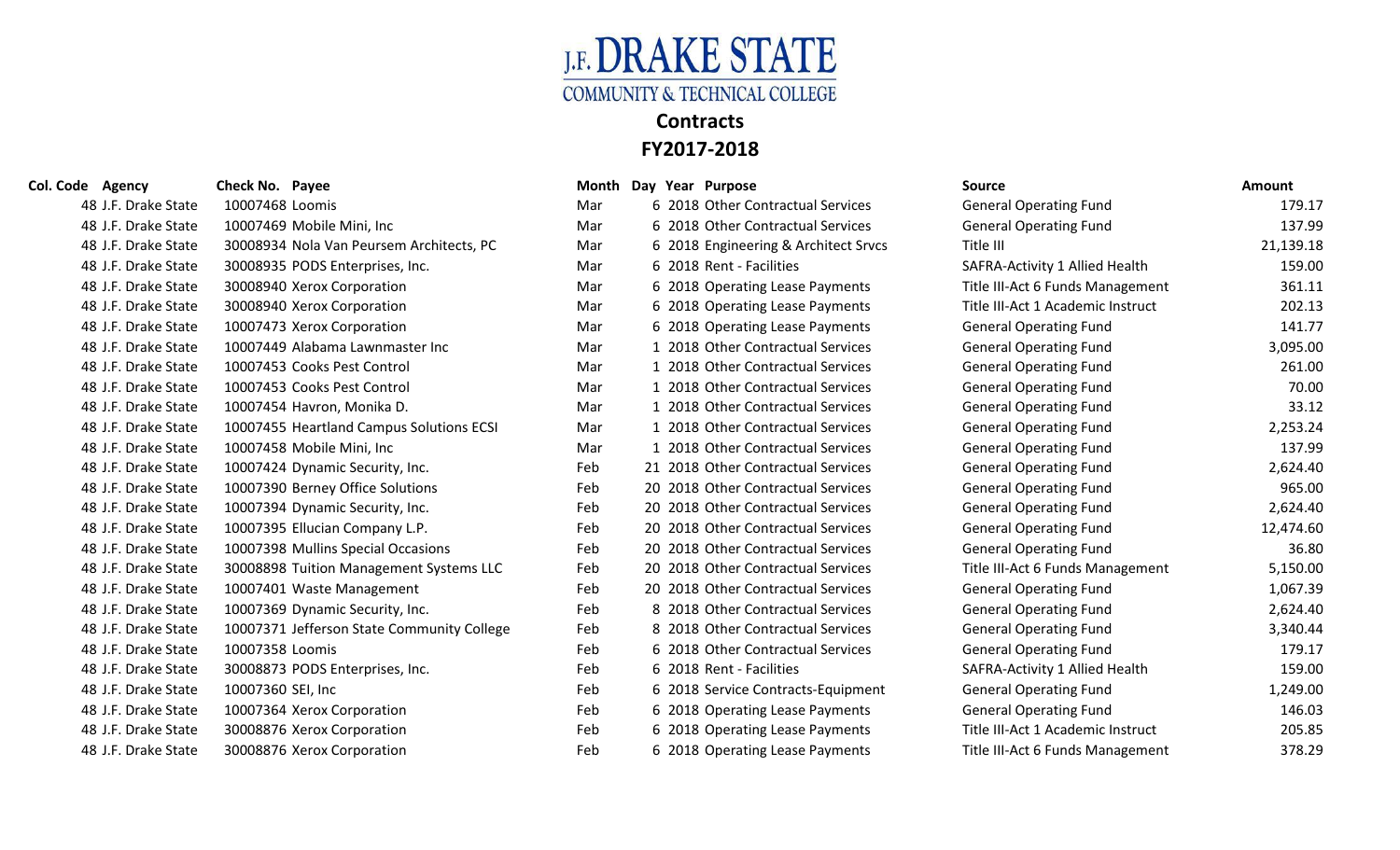

| Col. Code<br>Agency | Check No. Payee                   | Month      | Day Year Purpose                   | <b>Source</b>                     | <b>Amount</b> |
|---------------------|-----------------------------------|------------|------------------------------------|-----------------------------------|---------------|
| 48 J.F. Drake State | 10007312 Dynamic Security, Inc.   | Jan        | 31 2018 Other Contractual Services | <b>General Operating Fund</b>     | 2,624.40      |
| 48 J.F. Drake State | 10007313 Mobile Mini, Inc         | Jan        | 31 2018 Other Contractual Services | <b>General Operating Fund</b>     | 137.99        |
| 48 J.F. Drake State | 10007307 Dynamic Security, Inc.   | Jan        | 26 2018 Other Contractual Services | <b>General Operating Fund</b>     | 2,187.00      |
| 48 J.F. Drake State | 10007293 Alabama Lawnmaster Inc   | Jan        | 25 2018 Other Contractual Services | <b>General Operating Fund</b>     | 3,095.00      |
| 48 J.F. Drake State | 10007295 Berney Office Solutions  | Jan        | 25 2018 Other Contractual Services | <b>General Operating Fund</b>     | 965.00        |
| 48 J.F. Drake State | 10007295 Berney Office Solutions  | Jan        | 25 2018 Other Contractual Services | <b>General Operating Fund</b>     | 5,756.97      |
| 48 J.F. Drake State | 10007297 Cooks Pest Control       | Jan        | 25 2018 Other Contractual Services | <b>General Operating Fund</b>     | 261.00        |
| 48 J.F. Drake State | 10007297 Cooks Pest Control       | Jan        | 25 2018 Other Contractual Services | <b>General Operating Fund</b>     | 70.00         |
| 48 J.F. Drake State | 10007298 Ellucian Company L.P.    | Jan        | 25 2018 Other Contractual Services | <b>General Operating Fund</b>     | 12,474.60     |
| 48 J.F. Drake State | 10007282 Dynamic Security, Inc.   | Jan        | 23 2018 Other Contractual Services | <b>General Operating Fund</b>     | 2,624.40      |
| 48 J.F. Drake State | 10007285 Mobile Mini, Inc         | Jan        | 23 2018 Other Contractual Services | <b>General Operating Fund</b>     | 137.99        |
| 48 J.F. Drake State | 10007290 Waste Management         | Jan        | 23 2018 Other Contractual Services | <b>General Operating Fund</b>     | 815.70        |
| 48 J.F. Drake State | 10007277 Dynamic Security, Inc.   | Jan        | 11 2018 Other Contractual Services | <b>General Operating Fund</b>     | 2,442.27      |
| 48 J.F. Drake State | 10007269 Pitney Bowes             | Jan        | 9 2018 Operating Lease Payments    | <b>General Operating Fund</b>     | 698.46        |
| 48 J.F. Drake State | 10007240 Berney Office Solutions  | Jan        | 8 2018 Other Contractual Services  | <b>General Operating Fund</b>     | 13,022.05     |
| 48 J.F. Drake State | 10007244 Dynamic Security, Inc.   | Jan        | 8 2018 Other Contractual Services  | <b>General Operating Fund</b>     | 2,187.12      |
| 48 J.F. Drake State | 10007244 Dynamic Security, Inc.   | Jan        | 8 2018 Other Contractual Services  | <b>General Operating Fund</b>     | 2,041.20      |
| 48 J.F. Drake State | 10007245 Ellucian Company L.P.    | Jan        | 8 2018 Other Contractual Services  | <b>General Operating Fund</b>     | 12,474.60     |
| 48 J.F. Drake State | 10007249 Loomis                   | Jan        | 8 2018 Other Contractual Services  | <b>General Operating Fund</b>     | 176.57        |
| 48 J.F. Drake State | 10007251 Mobile Mini, Inc         | Jan        | 8 2018 Other Contractual Services  | <b>General Operating Fund</b>     | 137.99        |
| 48 J.F. Drake State | 30008488 PODS Enterprises, Inc.   | Jan        | 8 2018 Rent - Facilities           | SAFRA-Activity 1 Allied Health    | 159.00        |
| 48 J.F. Drake State | 10007257 SEI, Inc                 | Jan        | 8 2018 Service Contracts-Equipment | <b>General Operating Fund</b>     | 1,249.00      |
| 48 J.F. Drake State | 10007258 The Solutions Team, Inc. | Jan        | 8 2018 Other Contractual Services  | <b>General Operating Fund</b>     | 200.00        |
| 48 J.F. Drake State | 30008492 Xerox Corporation        | Jan        | 8 2018 Operating Lease Payments    | Title III-Act 1 Academic Instruct | 207.59        |
| 48 J.F. Drake State | 10007261 Xerox Corporation        | Jan        | 8 2018 Operating Lease Payments    | <b>General Operating Fund</b>     | 144.78        |
| 48 J.F. Drake State | 30008492 Xerox Corporation        | Jan        | 8 2018 Operating Lease Payments    | Title III-Act 6 Funds Management  | 369.71        |
| 48 J.F. Drake State | 10007233 Cooks Pest Control       | Dec        | 20 2017 Other Contractual Services | <b>General Operating Fund</b>     | 70.00         |
| 48 J.F. Drake State | 10007233 Cooks Pest Control       | <b>Dec</b> | 20 2017 Other Contractual Services | <b>General Operating Fund</b>     | 261.00        |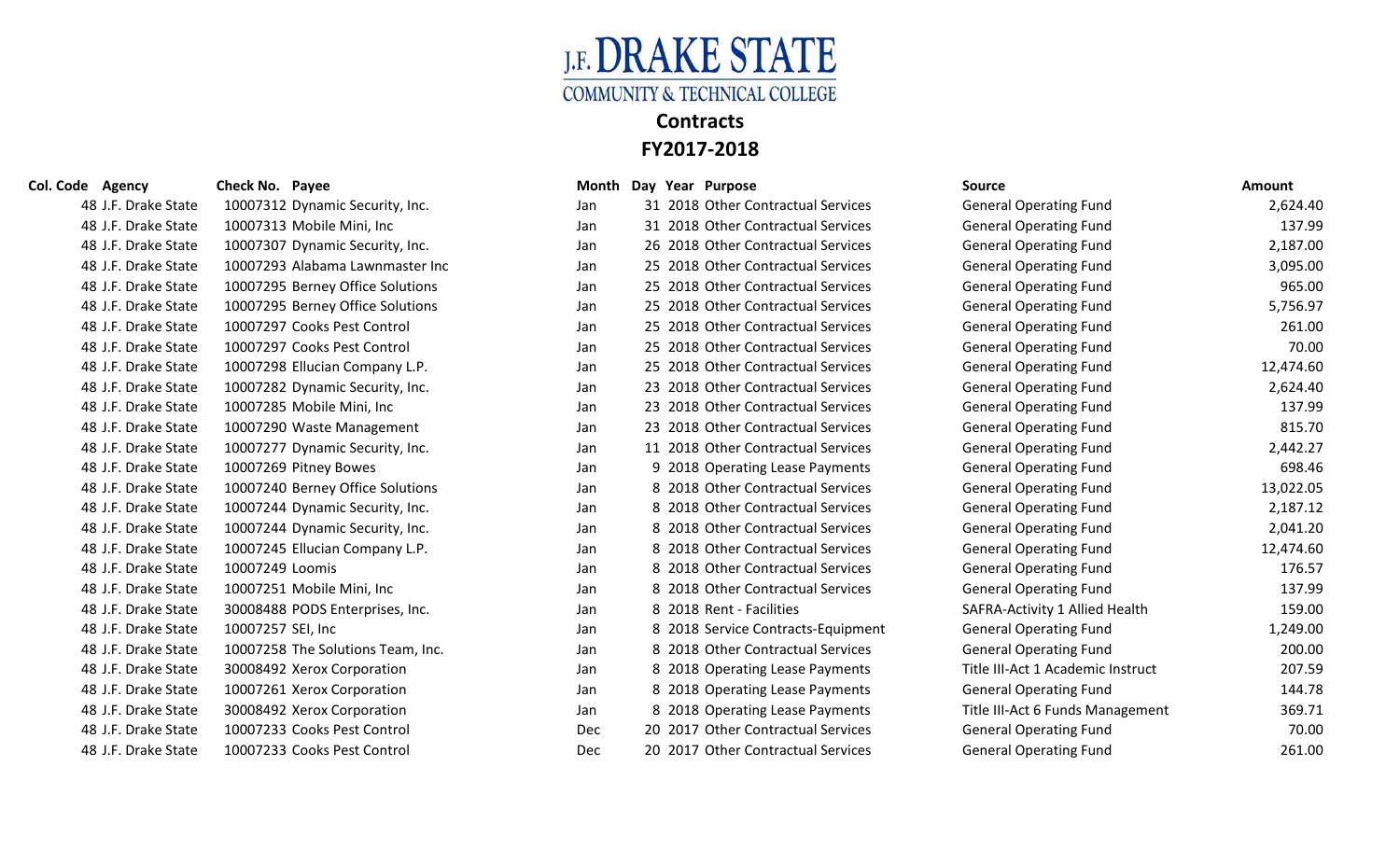

### **Col. Code Agency Check No. Payee Month Day Year Purpose Source Amount** 48 J.F. Drake State 10007234 Dynamic Security, Inc. <br>
Dec 20 2017 Other Contractual Services General Operating Fund 2,515.05 18 Dec 2017 Other Contractual Services General Operating Fund 200.00 Dec 20 2017 Other Contractual Services General Operating Fund 1,117.80 Dec 19 2017 Other Contractual Services General Operating Fund 3,095.00 Dec 19 2017 Other Contractual Services General Operating Fund 137.99 Dec 15 2017 Other Contractual Services General Operation Dec 15 2017 Other Contractual Services General Operation Dec 8 2017 Other Contractual Services General Operation Dec 8 2017 Operating Lease Payments Title Dec 8 2017 Operating Lease Payments General Operating Lease Payments Dec 8 2017 Operating Lease Payments General Operating Lease Payments Dec 8 2017 Operating Lease Payments General Operation Dec Dec 8 2017 Operating Lease Payments Title Dec 31 2017 Other Contractual Services General Operation 48 J.F. Drake State 10007174 Dynamic Security, Inc. The Connect Contractual Services Contractual Services And Seneral Operating Fund 2,624.40 48 J.F. Drake State 10007178 Loomis 164.48 (1990) Dec 7 2017 Other Contractual Services General Operating Fund 164.48 48 J.F. Drake State 10007181 Mobile Mini, Inc 137.99 Chec 7 2017 Other Contractual Services General Operating Fund 137.99 48 J.F. Drake State 30008465 PODS Enterprises, Inc. The Commence of 2017 Rent - Facilities SAFRA-Activity 1 Allied Health 159.00 48 J.F. Drake State 10007184 SEI, Inc **Christian State State Contracts-Equipment** General Operating Fund 1,249.00

| ec) |  | 7 2017 Other Contractual Services     |
|-----|--|---------------------------------------|
| ec) |  | 7 2017 Other Contractual Services     |
| ec) |  | 7 2017 Other Contractual Services     |
| ec) |  | 7 2017 Rent - Facilities              |
| ec) |  | 7 2017 Service Contracts-Equipmen     |
| ec) |  | 1 2017 Rent - Facilities              |
| lov |  | 30 2017 Other Contractual Services    |
| lov |  | 28 2017 Other Contractual Services    |
| lov |  | 28 2017 Other Contractual Services    |
| lov |  | 28 2017 Other Contractual Services    |
| lov |  | 22 2017 Other Contractual Services    |
| lov |  | 22 2017 Other Contractual Services    |
| lov |  | 21 - 2017. Other Contractual Services |

| 40 J.F. DIANE SIALE | TOUD I ZOA DYNAMIC SECUTILY, MIC. | レヒし        | 20 2017 Other Contractual Services | General Operating Fund            | נטינדר'ז |
|---------------------|-----------------------------------|------------|------------------------------------|-----------------------------------|----------|
| 48 J.F. Drake State | 10007235 The Solutions Team, Inc. | <b>Dec</b> | 20 2017 Other Contractual Services | <b>General Operating Fund</b>     | 200.00   |
| 48 J.F. Drake State | 10007236 Waste Management         | <b>Dec</b> | 20 2017 Other Contractual Services | <b>General Operating Fund</b>     | 1,117.80 |
| 48 J.F. Drake State | 10007208 Alabama Lawnmaster Inc   | <b>Dec</b> | 19 2017 Other Contractual Services | <b>General Operating Fund</b>     | 3,095.00 |
| 48 J.F. Drake State | 10007214 Mobile Mini, Inc         | Dec        | 19 2017 Other Contractual Services | <b>General Operating Fund</b>     | 137.99   |
| 48 J.F. Drake State | 10007202 Dynamic Security, Inc.   | Dec        | 15 2017 Other Contractual Services | <b>General Operating Fund</b>     | 2,624.40 |
| 48 J.F. Drake State | 10007207 Waste Management         | Dec        | 15 2017 Other Contractual Services | <b>General Operating Fund</b>     | 879.77   |
| 48 J.F. Drake State | 10007191 Copeland Cleaners        | Dec        | 8 2017 Other Contractual Services  | <b>General Operating Fund</b>     | 81.00    |
| 48 J.F. Drake State | 30008471 Xerox Corporation        | Dec        | 8 2017 Operating Lease Payments    | Title III-Act 1 Academic Instruct | 200.37   |
| 48 J.F. Drake State | 10007194 Xerox Corporation        | Dec        | 8 2017 Operating Lease Payments    | <b>General Operating Fund</b>     | 154.28   |
| 48 J.F. Drake State | 10007194 Xerox Corporation        | Dec        | 8 2017 Operating Lease Payments    | <b>General Operating Fund</b>     | 13.69    |
| 48 J.F. Drake State | 10007194 Xerox Corporation        | Dec        | 8 2017 Operating Lease Payments    | <b>General Operating Fund</b>     | 5.88     |
| 48 J.F. Drake State | 30008471 Xerox Corporation        | Dec        | 8 2017 Operating Lease Payments    | Title III-Act 6 Funds Management  | 398.99   |
| 48 J.F. Drake State | 10007174 Dynamic Security, Inc.   | <b>Dec</b> | 7 2017 Other Contractual Services  | <b>General Operating Fund</b>     | 2,187.12 |
| 48 J.F. Drake State | 10007174 Dynamic Security, Inc.   | Dec        | 7 2017 Other Contractual Services  | <b>General Operating Fund</b>     | 2,624.40 |
| 48 J.F. Drake State | 10007178 Loomis                   | Dec        | 7 2017 Other Contractual Services  | <b>General Operating Fund</b>     | 164.48   |
| 48 J.F. Drake State | 10007181 Mobile Mini, Inc         | <b>Dec</b> | 7 2017 Other Contractual Services  | <b>General Operating Fund</b>     | 137.99   |
| 48 J.F. Drake State | 30008465 PODS Enterprises, Inc.   | Dec        | 7 2017 Rent - Facilities           | SAFRA-Activity 1 Allied Health    | 159.00   |
| 48 J.F. Drake State | 10007184 SEI, Inc                 | <b>Dec</b> | 7 2017 Service Contracts-Equipment | <b>General Operating Fund</b>     | 1,249.00 |
| 48 J.F. Drake State | 10007168 Schrimsher Properties    | <b>Dec</b> | 1 2017 Rent - Facilities           | <b>General Operating Fund</b>     | 6,918.00 |
| 48 J.F. Drake State | 30008450 Ellucian Company L.P.    | Nov        | 30 2017 Other Contractual Services | Title III-Act 6 Funds Management  | 8,746.83 |
| 48 J.F. Drake State | 30008447 Compansol                | Nov        | 28 2017 Other Contractual Services | <b>Trio-SSS Grant</b>             | 399.00   |
| 48 J.F. Drake State | 10007144 Cooks Pest Control       | Nov        | 28 2017 Other Contractual Services | <b>General Operating Fund</b>     | 70.00    |
| 48 J.F. Drake State | 10007144 Cooks Pest Control       | Nov        | 28 2017 Other Contractual Services | <b>General Operating Fund</b>     | 261.00   |
| 48 J.F. Drake State | 10007141 Dynamic Security, Inc.   | Nov        | 22 2017 Other Contractual Services | <b>General Operating Fund</b>     | 2,624.40 |
| 48 J.F. Drake State | 10007142 Mobile Mini, Inc         | Nov        | 22 2017 Other Contractual Services | <b>General Operating Fund</b>     | 137.99   |
| 48 J.F. Drake State | 10007136 Dynamic Security, Inc.   | Nov        | 21 2017 Other Contractual Services | <b>General Operating Fund</b>     | 2,636.55 |
| 48 J.F. Drake State | 10007136 Dynamic Security, Inc.   | Nov        | 21 2017 Other Contractual Services | <b>General Operating Fund</b>     | 2,612.26 |
|                     |                                   |            |                                    |                                   |          |

| cial Opciating Lunu         | 151.JJ   |
|-----------------------------|----------|
| eral Operating Fund         | 2,624.40 |
| eral Operating Fund         | 879.77   |
| eral Operating Fund         | 81.00    |
| III-Act 1 Academic Instruct | 200.37   |
| eral Operating Fund         | 154.28   |
| eral Operating Fund         | 13.69    |
| eral Operating Fund         | 5.88     |
| III-Act 6 Funds Management  | 398.99   |
| eral Operating Fund         | 2,187.12 |
| eral Operating Fund         | 2,624.40 |
| eral Operating Fund         | 164.48   |
| eral Operating Fund         | 137.99   |
| RA-Activity 1 Allied Health | 159.00   |
| eral Operating Fund         | 1,249.00 |
| eral Operating Fund         | 6,918.00 |
| III-Act 6 Funds Management  | 8,746.83 |
| -SSS Grant                  | 399.00   |
| eral Operating Fund         | 70.00    |
| eral Operating Fund         | 261.00   |
| eral Operating Fund         | 2,624.40 |
| eral Operating Fund         | 137.99   |
| eral Operating Fund         | 2,636.55 |
| eral Operating Fund         | 2,612.26 |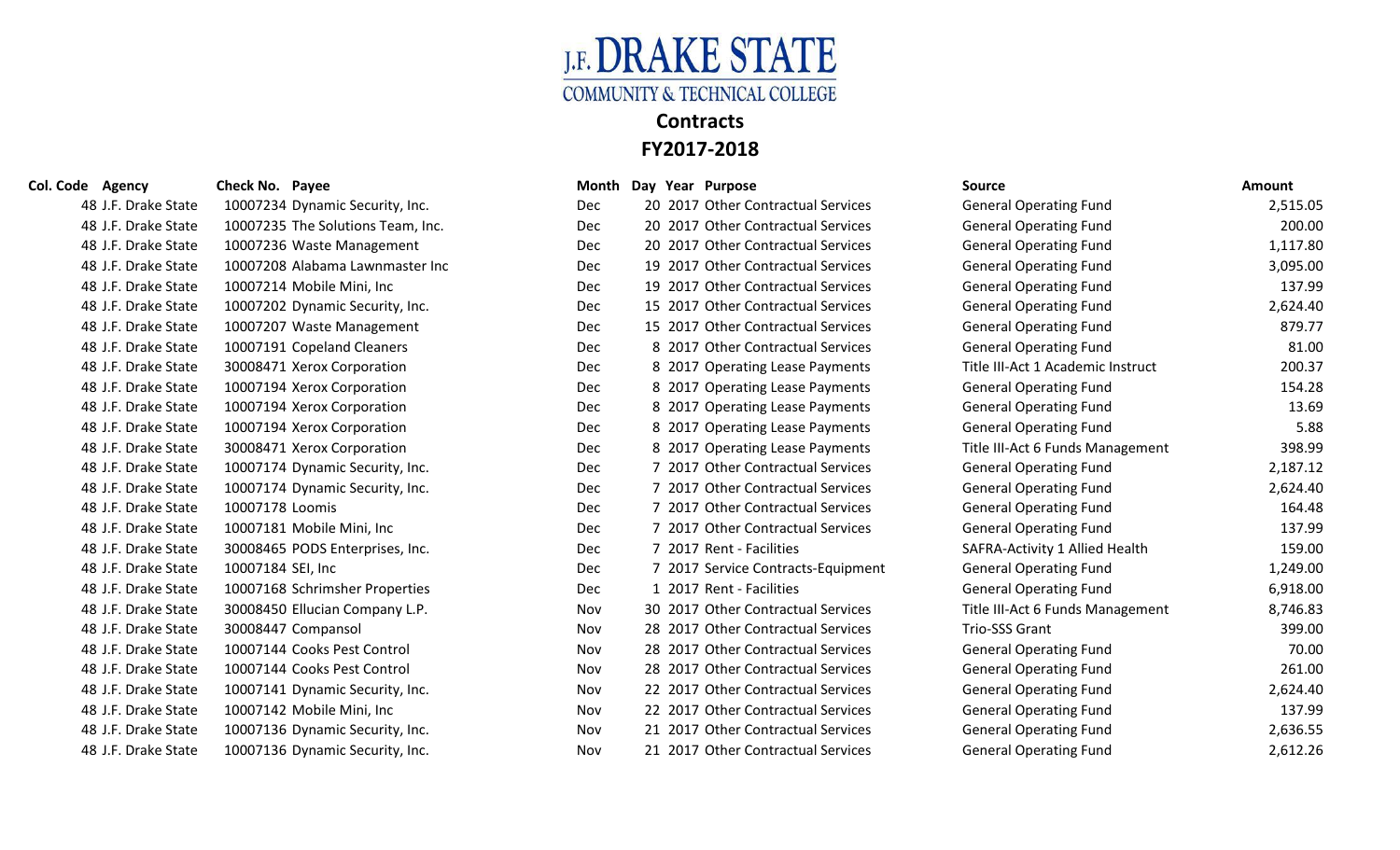

| e Agency            | Check No. Payee                       |            | Month Day Year Purpose |                                     | <b>Source</b>                       | Amount    |
|---------------------|---------------------------------------|------------|------------------------|-------------------------------------|-------------------------------------|-----------|
| 48 J.F. Drake State | 10007139 Waste Management             | Nov        |                        | 21 2017 Other Contractual Services  | <b>General Operating Fund</b>       | 1,104.69  |
| 48 J.F. Drake State | 10007115 Alabama Lawnmaster Inc       | Nov        |                        | 16 2017 Other Contractual Services  | <b>General Operating Fund</b>       | 3,095.00  |
| 48 J.F. Drake State | 10007116 Berney Office Solutions      | Nov        |                        | 16 2017 Other Contractual Services  | <b>General Operating Fund</b>       | 250.00    |
| 48 J.F. Drake State | 10007116 Berney Office Solutions      | Nov        |                        | 16 2017 Other Contractual Services  | <b>General Operating Fund</b>       | 1,205.00  |
| 48 J.F. Drake State | 10007121 Dynamic Security, Inc.       | Nov        |                        | 16 2017 Other Contractual Services  | <b>General Operating Fund</b>       | 2,624.40  |
| 48 J.F. Drake State | 10007127 Mobile Mini, Inc             | Nov        |                        | 16 2017 Other Contractual Services  | <b>General Operating Fund</b>       | 445.99    |
| 48 J.F. Drake State | 30008439 Mullins Special Occasions    | Nov        |                        | 16 2017 Other Contractual Services  | <b>Veterans Administration</b>      | 485.00    |
| 48 J.F. Drake State | 10007129 SEI, Inc                     | Nov.       |                        | 16 2017 Service Contracts-Equipment | <b>General Operating Fund</b>       | 1,249.00  |
| 48 J.F. Drake State | 10007103 Berney Office Solutions      | <b>Nov</b> |                        | 9 2017 Other Contractual Services   | <b>General Operating Fund</b>       | 5,756.97  |
| 48 J.F. Drake State | 10007104 Ellucian Company L.P.        | Nov        |                        | 9 2017 Other Contractual Services   | <b>General Operating Fund</b>       | 12,474.60 |
| 48 J.F. Drake State | 10007106 Loomis                       | Nov        |                        | 9 2017 Other Contractual Services   | <b>General Operating Fund</b>       | 163.05    |
| 48 J.F. Drake State | 30008432 Xerox Corporation            | Nov        |                        | 9 2017 Operating Lease Payments     | Title III-Act 1 Academic Instruct   | 211.81    |
| 48 J.F. Drake State | 30008432 Xerox Corporation            | Nov        |                        | 9 2017 Operating Lease Payments     | Title III-Act 6 Funds Management    | 383.36    |
| 48 J.F. Drake State | 10007111 Xerox Corporation            | Nov        |                        | 9 2017 Operating Lease Payments     | <b>General Operating Fund</b>       | 166.86    |
| 48 J.F. Drake State | 10007100 Schrimsher Properties        | Nov        |                        | 8 2017 Rent - Facilities            | <b>General Operating Fund</b>       | 6,918.00  |
| 48 J.F. Drake State | 10007093 Ellucian Company L.P.        | Nov        |                        | 1 2017 Other Contractual Services   | <b>General Operating Fund</b>       | 12,474.60 |
| 48 J.F. Drake State | 10007060 Cooks Pest Control           | Oct        |                        | 25 2017 Other Contractual Services  | <b>General Operating Fund</b>       | 70.00     |
| 48 J.F. Drake State | 10007060 Cooks Pest Control           | Oct        |                        | 25 2017 Other Contractual Services  | <b>General Operating Fund</b>       | 261.00    |
| 48 J.F. Drake State | 10007061 Dynamic Security, Inc.       | Oct        |                        | 25 2017 Other Contractual Services  | <b>General Operating Fund</b>       | 2,624.40  |
| 48 J.F. Drake State | 10007061 Dynamic Security, Inc.       | Oct        |                        | 25 2017 Other Contractual Services  | <b>General Operating Fund</b>       | 2,617.02  |
| 48 J.F. Drake State | 30008414 Koorsen Fire & Security, Inc | Oct.       |                        | 25 2017 Other Contractual Services  | Title III-Act 3 Strength Facilities | 335.00    |
| 48 J.F. Drake State | 10007063 Mobile Mini, Inc             | Oct        |                        | 25 2017 Other Contractual Services  | <b>General Operating Fund</b>       | 137.99    |
| 48 J.F. Drake State | 10007070 Waste Management             | Oct        |                        | 25 2017 Other Contractual Services  | <b>General Operating Fund</b>       | 1,112.19  |
| 48 J.F. Drake State | 10007050 Alabama Lawnmaster Inc       | Oct        |                        | 18 2017 Other Contractual Services  | <b>General Operating Fund</b>       | 3,095.00  |
| 48 J.F. Drake State | 10007051 Berney Office Solutions      | Oct        |                        | 18 2017 Other Contractual Services  | <b>General Operating Fund</b>       | 1,205.00  |
| 48 J.F. Drake State | 10007052 Dynamic Security, Inc.       | Oct        |                        | 18 2017 Other Contractual Services  | <b>General Operating Fund</b>       | 2,624.40  |
| 48 J.F. Drake State | 10007054 The Solutions Team, Inc.     | Oct        |                        | 18 2017 Other Contractual Services  | <b>General Operating Fund</b>       | 200.00    |
| 48 J.F. Drake State | 10007039 Ellucian Company L.P.        | Oct        |                        | 12 2017 Other Contractual Services  | <b>General Operating Fund</b>       | 12,474.60 |

## **Col. Code Agency Check No. Payee Col. Code Agency Col. Code Agency Check No. Payee Source Source Source COL**

| 48 J.F. Drake State |                   | 10007139 Waste Management            |
|---------------------|-------------------|--------------------------------------|
| 48 J.F. Drake State |                   | 10007115 Alabama Lawnmaster Inc      |
| 48 J.F. Drake State |                   | 10007116 Berney Office Solutions     |
| 48 J.F. Drake State |                   | 10007116 Berney Office Solutions     |
| 48 J.F. Drake State |                   | 10007121 Dynamic Security, Inc.      |
| 48 J.F. Drake State |                   | 10007127 Mobile Mini, Inc            |
| 48 J.F. Drake State |                   | 30008439 Mullins Special Occasions   |
| 48 J.F. Drake State | 10007129 SEI, Inc |                                      |
| 48 J.F. Drake State |                   | 10007103 Berney Office Solutions     |
| 48 J.F. Drake State |                   | 10007104 Ellucian Company L.P.       |
| 48 J.F. Drake State | 10007106 Loomis   |                                      |
| 48 J.F. Drake State |                   | 30008432 Xerox Corporation           |
| 48 J.F. Drake State |                   | 30008432 Xerox Corporation           |
| 48 J.F. Drake State |                   | 10007111 Xerox Corporation           |
| 48 J.F. Drake State |                   | 10007100 Schrimsher Properties       |
| 48 J.F. Drake State |                   | 10007093 Ellucian Company L.P.       |
| 48 J.F. Drake State |                   | 10007060 Cooks Pest Control          |
| 48 J.F. Drake State |                   | 10007060 Cooks Pest Control          |
| 48 J.F. Drake State |                   | 10007061 Dynamic Security, Inc.      |
| 48 J.F. Drake State |                   | 10007061 Dynamic Security, Inc.      |
| 48 J.F. Drake State |                   | 30008414 Koorsen Fire & Security, In |
| 48 J.F. Drake State |                   | 10007063 Mobile Mini, Inc            |
| 48 J.F. Drake State |                   | 10007070 Waste Management            |
| 48 J.F. Drake State |                   | 10007050 Alabama Lawnmaster Inc      |
| 48 J.F. Drake State |                   | 10007051 Berney Office Solutions     |
| 48 J.F. Drake State |                   | 10007052 Dynamic Security, Inc.      |
| 48 J.F. Drake State |                   | 10007054 The Solutions Team, Inc.    |
| 48 J.F. Drake State |                   | 10007039 Ellucian Company L.P.       |
|                     |                   |                                      |